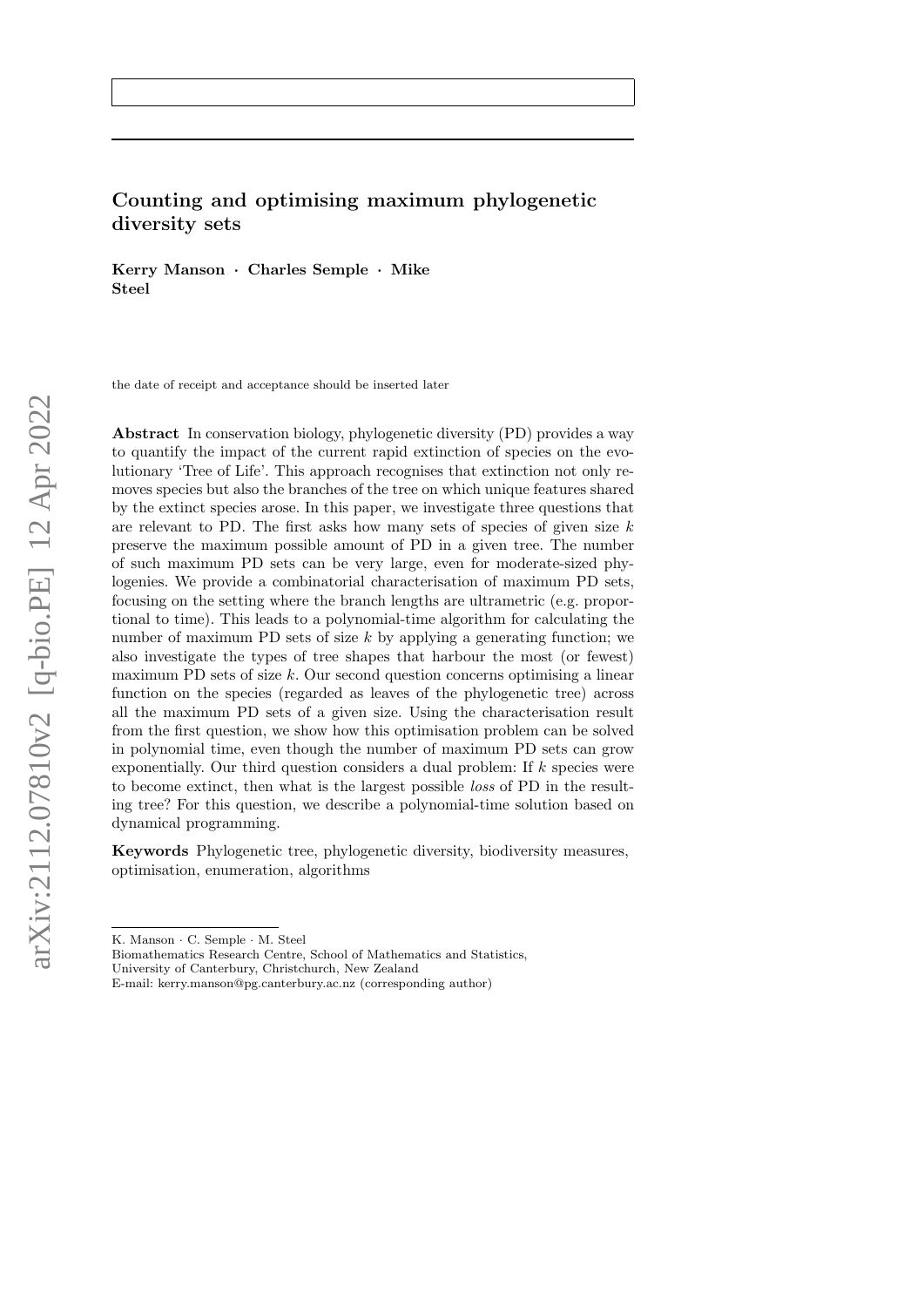# 1 Introduction

Advances in molecular genetics and computational techniques over recent decades have allowed biologists to reconstruct evolutionary relationships among thousands of species [\(Jetz et al., 2014;](#page-22-0) [Upham et al., 2019\)](#page-23-0). However, as fast as this 'Tree of Life' is being assembled, many of these species are heading to extinction because of anthropogenic impacts [\(Davis et al., 2018\)](#page-22-1). This extinction of species also entails the loss of features and genetic variation through the differential pruning of the underlying tree structure. The impact on this tree is often estimated by the reduced sum of edge lengths measured in evolutionary time [\(Faith, 1992\)](#page-22-2). For example, if all 575 bird species classified as 'imperilled' were to disappear from the bird phylogeny (from ∼10,000 species), this would result in the loss of 2.7 billion years of evolution [\(Jetz](#page-22-0) [et al., 2014\)](#page-22-0).

The ancestral relationships between a set of species are generally modelled using phylogenetic trees [\(Felsenstein, 2004\)](#page-22-3), and one measure of how much of a tree is spanned by a subset of species is the phylogenetic diversity (PD) measure (precise definitions are provided in the next section; here, we give an informal description). In simple terms, every non-empty set of species defines a minimal subtree which connects those species to the root of the tree, and the length of every branch in that subtree is summed to give a PD score for the set overall. The greater the PD score, the more diverse a set of species is assumed to be. To illustrate, Fig. [1](#page-1-0) shows the relative ancestry of the species  $x_1, x_2, \ldots, x_7$ . Solid edges are those used in the calculation of the PD score for species  $x_3$ ,  $x_4$  and  $x_7$ . Thus the PD score of  $\{x_3, x_4, x_7\}$  is 16. Note that the PD score of  $\{x_4, x_7\}$  is 10.



<span id="page-1-0"></span>Fig. 1 The minimal subtree connecting species  $x_3$ ,  $x_4$  and  $x_7$  has a PD score of 16.

An important concern of conservationists is preventing the extinction of species and the subsequent reduction of biodiversity. For a phylogenetic tree,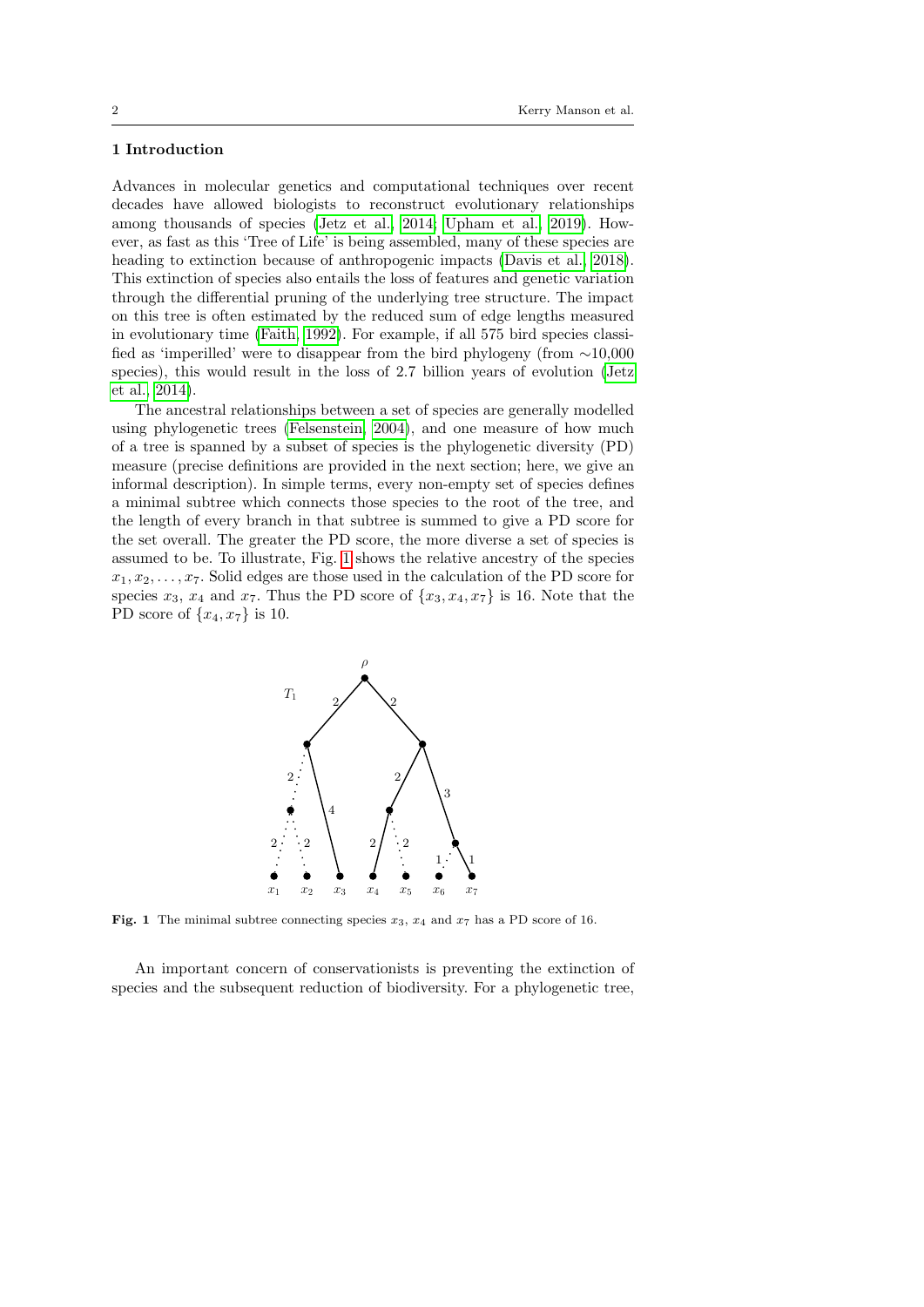an extinction is represented by the removal of that species' leaf from the tree. This also removes the edge which connected that species to the rest of the tree, lowering the PD score. In the case where more than one species becomes extinct, the combined effect can be much larger than the sum of individual extinctions. We can interpret Fig. [1](#page-1-0) as representing the extinction of  $x_1, x_2, x_5$ , and  $x_6$ . Notice that the simultaneous extinction of  $x_1$  and  $x_2$  has caused the removal of a third edge, that connecting their least common ancestor to the rest of the tree. These types of dependencies can lead to large differences in PD scores among sets of equal size.

Research has been conducted to assess the usefulness of the PD measure to inform conservation strategy. To this end, sets of species which attain the maximum value of PD (for a given number of species) have been used as a benchmark against a measured response, to be contrasted with random selections of species [\(Tucker et al., 2019\)](#page-23-1). However, the sets of a given size which maximise PD are not unique. In applications of PD, we see the algorithms which generate such sets being run multiple times to account for this. For example, [Molina-Venegas et al.](#page-23-2) [\(2021\)](#page-23-2)[p. 586] and [Mazel et al.](#page-23-3) [\(2018\)](#page-23-3)[p. 7] both performed ten runs on each phylogenetic tree under consideration because:

"there are multiple subsets of size S that maximises PD in a phylogeny"

### and

"For a given tree there are likely multiple, and possibly very many, sets of species with the same [maximum] PD",

respectively. Furthermore, [Mazel et al.](#page-23-4) [\(2017\)](#page-23-4)[p. 1021] noted that:

"this number will vary across simulations and could, in some case, be very large."

Although the non-uniqueness of these sets is known and accounted for, their total number is not well understood. This leaves open questions about the most appropriate number of runs to perform in the above trials, and what the chances are that random selections of species also happen to form sets which maximise PD. In this paper, we investigate mathematical questions concerning the enumeration of maximum PD sets of given size, as well as identifying the sets of species of given size whose extinction would result in the largest loss of phylogenetic diversity.

### 1.1 Outline of the paper

We begin by stating in the next section the key mathematical definitions required in the paper. In Section [3,](#page-4-0) we present a new characterisation of those sets which maximise PD for each possible size (Theorem [1\)](#page-8-0). This characterisation allows us to count the number of such sets on any rooted phylogenetic tree, which previous methods could not achieve concisely. Theorem [2](#page-10-0) sets out how this process may be achieved efficiently. The conceptual approach from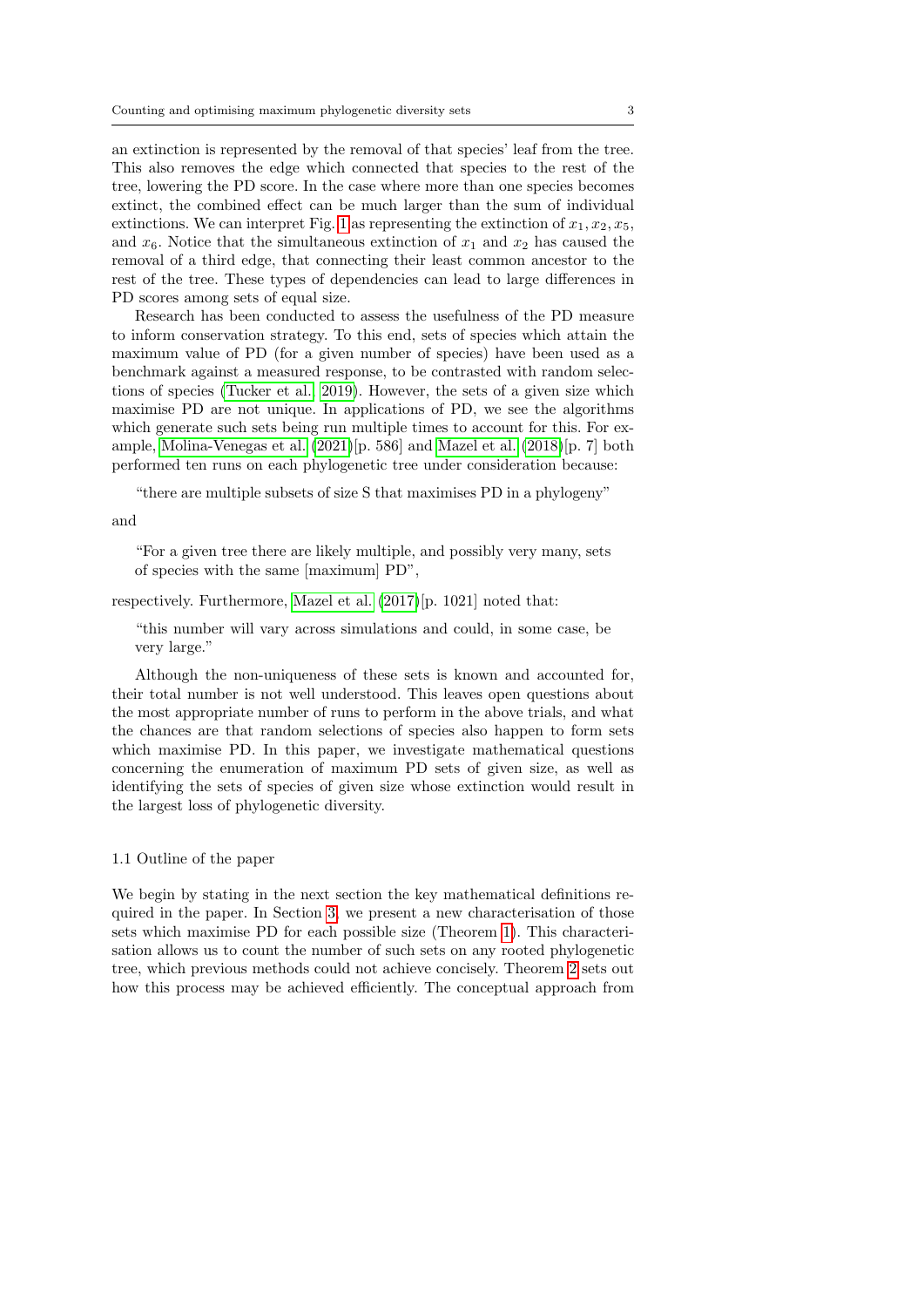Theorem [1](#page-8-0) is continued in Section [4,](#page-14-0) leading to Algorithm [1,](#page-16-0) which selects, in polynomial time, one of these maximising sets that is optimal against a second measure. In Section [5,](#page-18-0) we consider a dual problem: determining the greatest possible loss of PD if a certain number of species becomes extinct (this turns out to be equivalent to minimising PD for a given number of species). A dynamic programming approach is used to solve this problem in polynomial time for binary (or degree-bounded) rooted phylogenetic trees.

# 2 Preliminaries

**Phylogenetic trees.** Let X be a non-empty set of taxa (e.g. species), with  $|X| = n$ . A rooted phylogenetic X-tree is a rooted tree  $T = (V, E)$ , where  $X$  is the set of leaves, and all edges are directed away from a distinguished root vertex  $\rho$ , and every non-leaf, non-root vertex has out-degree at least 2. In addition, when  $|X| = 1$ , the tree consisting of a single vertex is a rooted phylogenetic X-tree. All edges drawn in this paper will be directed down the page. If all non-leaf vertices of  $T$  have out-degree 2, we say that  $T$  is *binary*.

Three types of restrictions on T will be useful. For  $A \subseteq X$ , the A-subtree of T is the minimal tree which connects the leaves of A to the root vertex  $\rho$ . In order for an A-subtree to be a phylogenetic tree, we suppress any non-root vertices with out-degree 1 which arise during its construction. For a set of vertices  $V' \subseteq V(T)$ , the forest  $T[V']$  is the restriction of T to those vertices in V' and (directed) edges  $(u', v') \in E(T)$ , where  $u', v' \in V'$ . A subtree of T is pendant if it can be disconnected from  $\rho$  by deleting a single edge of T. As shorthand, for an arbitrary set A and element x, we write  $A \cup x$  in place of  $A \cup \{x\}$  and  $A - x$  in place of  $A \setminus \{x\}.$ 

For any vertex  $v \in V(T)$ , we write  $x \in c_T(v)$  if  $x \in X$  and the unique path from  $\rho$  to x includes v. That is,  $c_T(v)$  is the set (cluster) of leaves descended from v in T. For the (directed) edge  $e = (u, v)$ , we define  $c_T(e) = c_T(v)$ . If a cluster has size two or three, we call it, respectively, a cherry or a triple. A cluster of size four which contains two distinct cherries is called a fork. In the rooted phylogenetic tree  $T_1$  of Fig. [1](#page-1-0) the set  $\{x_1, x_2, x_3\}$  is a triple, the set  $\{x_4, x_5, x_6, x_7\}$  is a fork, and each of  $\{x_1, x_2\}$ ,  $\{x_4, x_5\}$  and  $\{x_6, x_7\}$  is a cherry.

Phylogenetic diversity. The edges of every rooted phylogenetic tree considered in this paper are positively weighted. Let T be a rooted phylogenetic X-tree, and let  $\ell : E(T) \to \mathbb{R}^{>0}$  be a function which assigns a positive realvalued length  $\ell(e)$  to each edge  $e \in E(T)$ . Suppose that  $u, v \in V(T)$  are two vertices of  $T$  connected by a directed path from  $u$  to  $v$  (this path is unique if it exists). Then the *distance from u to v*, denoted  $d(u, v)$ , is the sum of the lengths of the edges in this path. If an edge  $e$  is subdivided into two edges  $e_1$ and  $e_2$ , we require  $\ell(e_1) + \ell(e_2) = \ell(e)$ . If  $\ell$  is such that for any two distinct leaves x and y we have  $d(\rho, x) = d(\rho, y)$ , we say that  $\ell$  satisfies the ultrametric condition.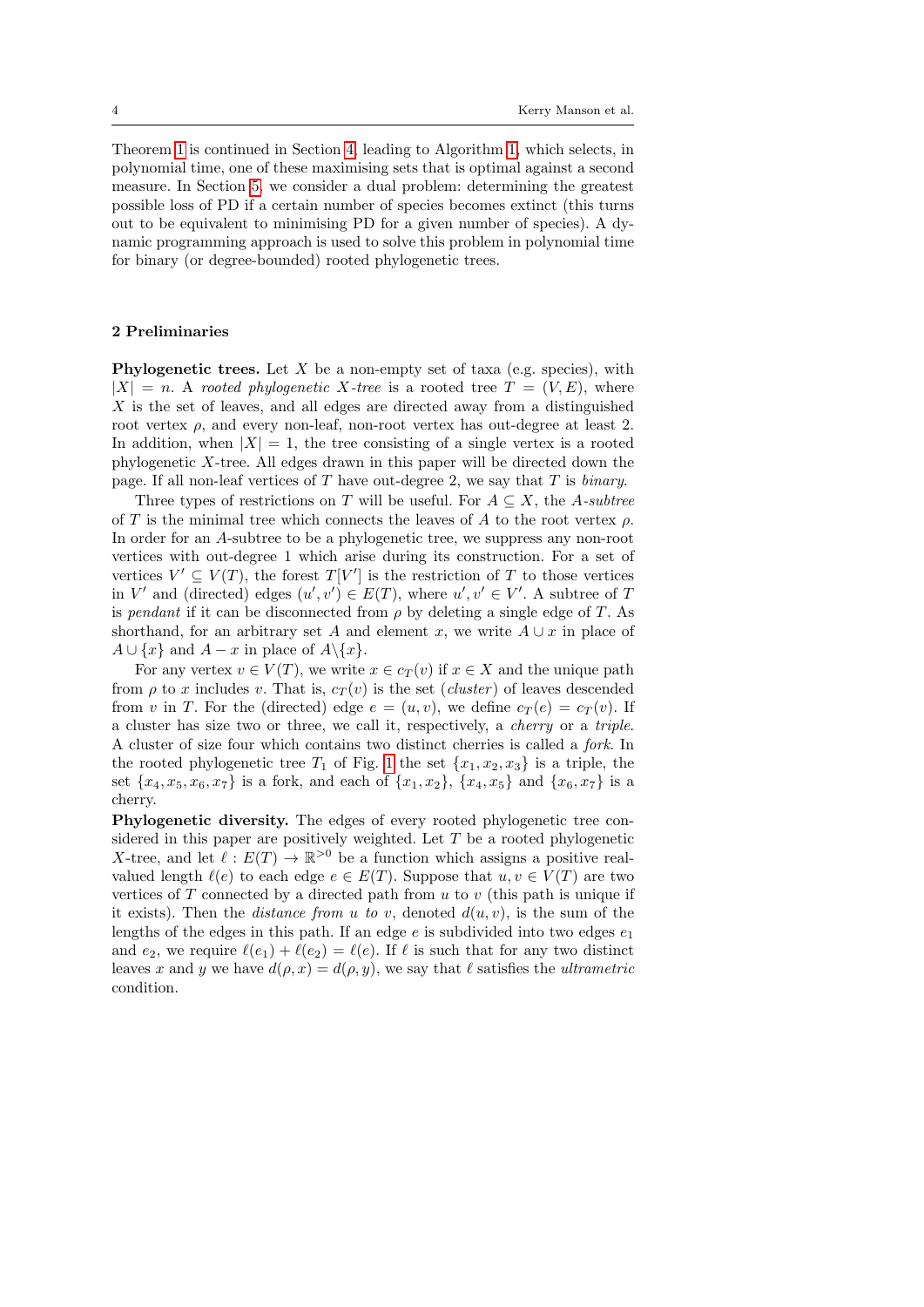For a non-empty subset  $Y$  of  $X$ , we define the *phylogenetic diversity* of Y on T, denoted by  $PD_{(T,\ell)}(Y)$ , to be the sum of the edge lengths of the Y-subtree. That is,

$$
PD_{(T,\ell)}(Y) = \sum_{\substack{e \in E(T):\\c_T(e) \cap Y \neq \emptyset}} \ell(e).
$$

It will be usual for us to remove the subscript notation and write  $PD(Y)$  when it is clear which rooted phylogenetic tree and edge length function we refer to. We also write  $PD(T)$  to denote the phylogenetic diversity of the entire X-tree T, in place of  $PD_{(T,\ell)}(X)$ .

Let  $T$  be a rooted phylogenetic  $X$ -tree whose edges are assigned a positive real-valued weighting, and let  $A \subseteq X$ . If  $|A| = k$  and  $PD(A) \geq PD(Y)$  for all  $Y \subseteq X$  with  $|Y| = k$ , then we call A a size-k maxPD set. Similarly, if  $|A| = k$ and  $PD(A) \leq PD(Y)$  for all  $Y \subseteq X$  with  $|Y| = k$ , then we call A a size-k minPD set. To illustrate, Fig. [2](#page-4-1) shows an example of a size-3 maxPD and an example of a size-3 minPD sets for the same rooted phylogenetic tree.



<span id="page-4-1"></span>Fig. 2 A size-3 maxPD set  $\{x_2, x_3, x_6\}$  and a size-3 minPD set  $\{x_5, x_6, x_7\}$  for  $T_1$ . Solid lines indicate the  $\{x_2, x_3, x_6\}$ - and  $\{x_5, x_6, x_7\}$ -subtrees respectively. Hence  $PD(\{x_2, x_3, x_6\})$  = 16, and  $PD({x_5, x_6, x_7}) = 11.$ 

# <span id="page-4-0"></span>3 The number of maxPD sets on rooted phylogenetic trees

Given a rooted phylogenetic X-tree T, with  $|X| = n$  and a weighting on  $E(T)$ , a natural question is to find a subset Y of X of size t whose extinction minimises PD loss. The solution to this question is to take Y to be  $X - W$ . where W is a subset of X of size  $n - t$  that maximises  $PD(W)$ . It turns out that a greedy algorithm provably constructs such sets W of  $k = n - t$  leaves [\(Pardi and Goldman, 2005;](#page-23-5) [Steel, 2005\)](#page-23-6). This result relies on an underlying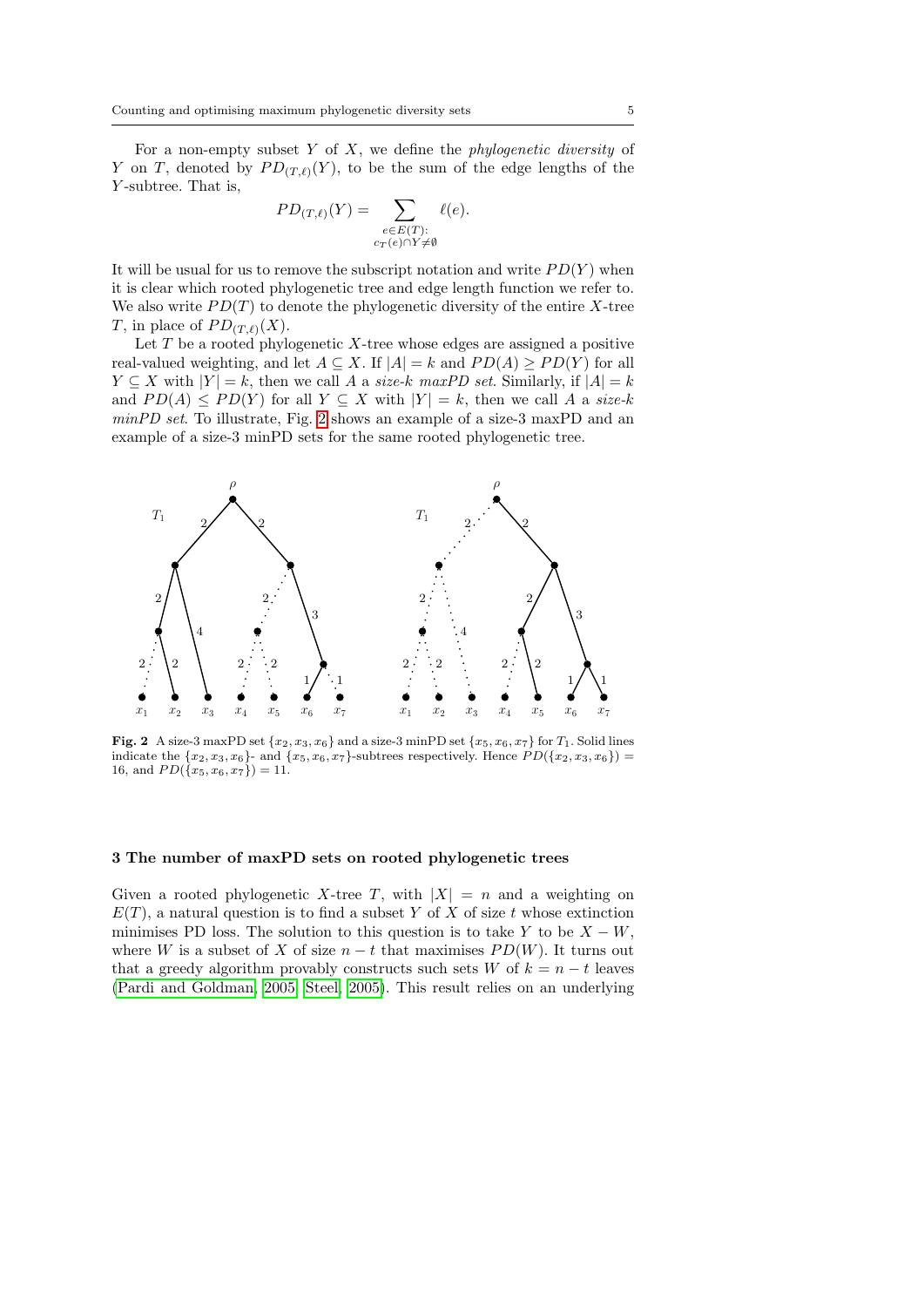combinatorial 'strong exchange property' that induces a greedoid structure on maximal PD sets of given size.

Although a greedy algorithm will output a maxPD set, it does not give a clear indication of how many distinct maxPD sets exist for  $T$ . Such an algorithm begins with an empty set of leaves and iteratively adds  $k$  leaves, based on which leaf adds most to the running total of PD at each iteration. There may be multiple steps at which a choice has to be made between equally-good options. By altering the procedure for breaking ties when they occur, it is possible to discover numerous size- $k$  maxPD sets. This effect is most pronounced for rooted phylogenetic X-trees satisfying the ultrametric condition. For example, Fig. [1](#page-1-0) and Fig. [2](#page-4-1) show two of the 20 different size-3 maxPD sets for the rooted phylogenetic tree  $T_1$ .

All possible maxPD sets can be obtained by using a greedy algorithm, by taking each option separately when presented with ties [\(Steel, 2005,](#page-23-6) Theorem 1). However, this process can become quite involved even for small phylogenetic trees. Moreover, each maxPD set could be counted multiple times, as greedy algorithms sometimes select the same set of leaves in different orders.

In this section, we present a more straightforward method for determining exactly how many maxPD sets exist on a given rooted phylogenetic X-tree whose edge lengths satisfy the ultrametric condition. Firstly, by deleting certain edges near the root vertex, we partition the leaf set into disjoint subsets. Then we use a generating function which takes the sizes of these subsets and outputs the number of maxPD sets as a coefficient.

### 3.1 Counting maxPD sets in an ultrametric context

We restrict our attention to the problem of counting maxPD sets on a rooted phylogenetic X-tree T whose edge lengths satisfy the ultrametric condition. Suppose  $T = (V, E)$ , and let  $1 \leq k \leq |X|$ . It turns out that the minimal subtrees of  $T$  connecting size- $k$  maxPD sets to the root all contain particular subsets of edges. Furthermore, these common edges induce a subtree of T containing the root vertex. Our approach is to determine which edges of T will be in common to all size- $k$  maxPD sets. From there, we can enumerate these maxPD sets by analysing the forest that results from deleting the common edges.

For example, all twenty size-3 maxPD sets of  $T_1$  from Fig. [1](#page-1-0) (with a score of 16) can be found by checking the 35 possible sets of 3 leaves. Comparing these, we see that all of the minimal subtrees of  $T_1$  that connect a size-3 maxPD set to the root of  $T_1$  contain both edges incident with the root, as well as exactly 3 out of the 4 edges descending from the two highest non-root vertices.

We extend the metaphor that the ultrametric condition produces clock-like trees and consider time to run down the page. Vertices at the same height are therefore contemporary and, in particular, the leaves are in the present. Let d be a non-negative real number and let

$$
R(d) = \{ v \in V : d(v, x) \le d \text{ for some } x \in X \}
$$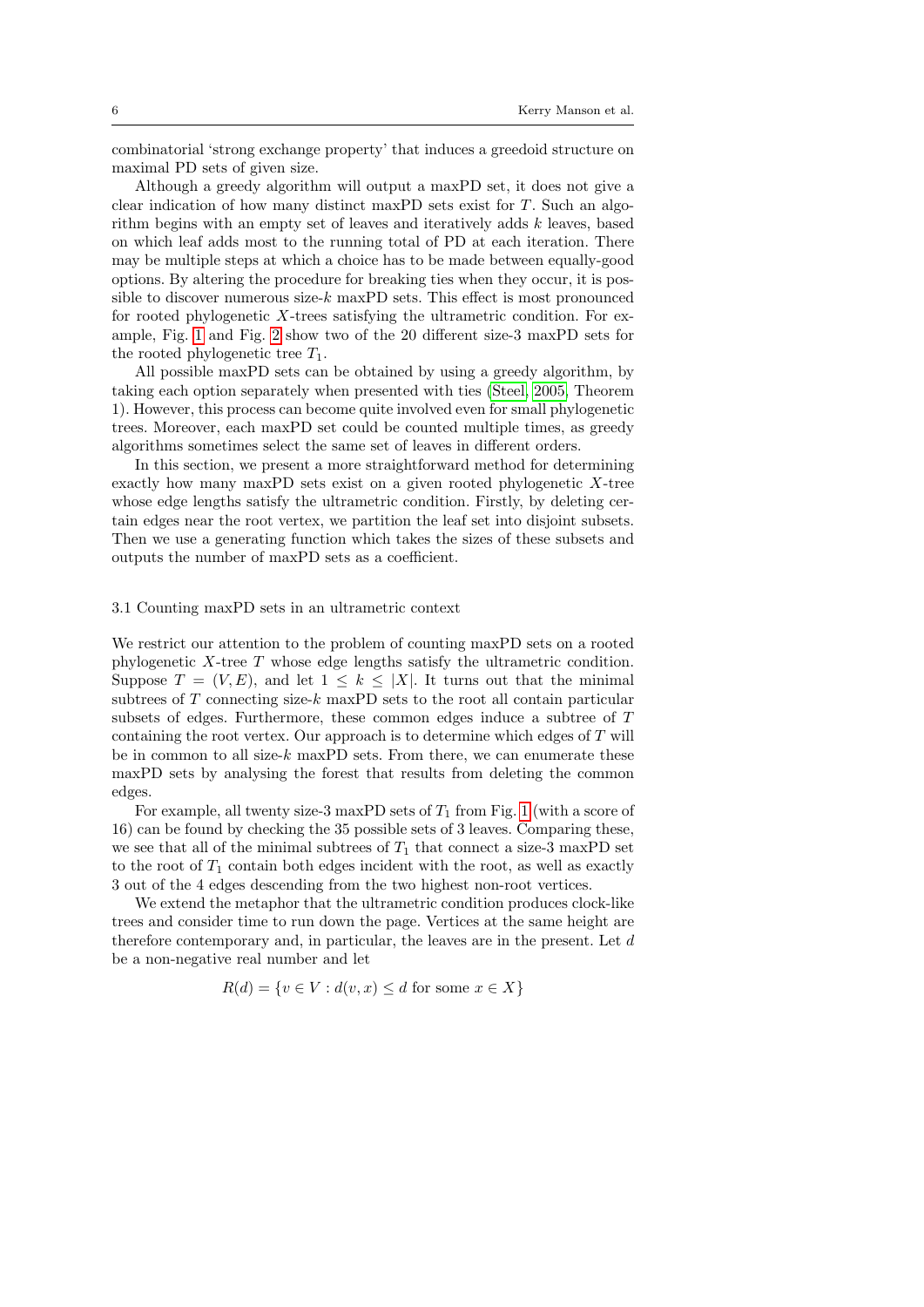be the set of recent vertices of  $T$  that are at most  $d$  units of time from the present. Let  $c(d)$  be the number of connected components in  $T[R(d)]$ . If there exists a distance d such that  $c(d) = k$ , we define  $d_k = \min\{d \in \mathbb{R} : c(d) = k\}.$ Note that  $d_k$  may not be defined for all  $k < n$ . However, if  $d_k$  is defined, we call k a branching value, and  $d_k$  a branching distance. In other words,  $d_k$  is the most recent time for which  $T[R(d)]$  has exactly k connected components, if such a time exists. For example, the rooted phylogenetic tree  $T_2$  in Fig. [3](#page-7-0) has  $\{1, 2, 4, 7, 9, 11\}$  as its set of branching values. The forests  $T_2[R(d_4)]$  and  $T_2[R(d_7)]$  are shown below  $T_2$  in the same figure.

If  $k$  is not a branching value, we will be interested in the nearest integers which are. We write  $k^+$  to denote the smallest branching value of at least  $k$ , and  $k^-$  to denote the largest branching value of at most k. Note that  $k = 1$ and  $k = |X|$  are branching values, so that  $k^+$  and  $k^-$  are well-defined. If k is a branching value, then  $k^- = k = k^+$ . Theorem [1](#page-8-0) gives a characterisation of maxPD sets of a rooted phylogenetic tree T in terms of the forests  $T[R(d_{k-})]$ and  $T[R(d_{k+})]$ .

We first prove Lemma [1.](#page-6-0) Let  $X = \{x_1, \ldots, x_n\}$ . We define  $T'_k = (V', E')$ to be the rooted tree derived from  $T$  (by adding vertices to subdivide edges as necessary) where, for each  $x_i \in X$ , there is a vertex  $v_i$  on the path  $\rho$  to  $x_i$ for which  $d(v_i, x_i) = d_{k^-}$ . Since  $T'_k$  is derived from T solely by subdivision of edges,  $PD_T(A) = PD_{T'_{k}}(A)$ . Let  $V'_{Top}(k) = \{v \in V' : d(\rho, v) \leq d_1 - d_{k-}\}\$ , and let  $\hat{T}_k$  be the rooted tree  $T'_k[V'_{Top}(k)]$ .

<span id="page-6-0"></span>**Lemma 1** Let  $T$  be a rooted phylogenetic  $X$ -tree whose edge lengths satisfy the ultrametric condition, and let  $A \subseteq X$  with  $|A| = k$ . Then

$$
PD_T(A) \le PD(\hat{T}_k) + kd_k.
$$

*Proof* Let  $A = \{x_1, \ldots, x_k\}$  be a size-k subset of X. Each element  $x_i$  of A contributes at most  $d(\rho, x_i)$  to the total of  $PD_{T'_{k}}(A)$ . We separate the path from  $\rho$  to  $x_i$  within  $T'_k$  into two parts at vertex  $v_i$ . Hence

$$
d(\rho, x_i) = d(\rho, v_i) + d(v_i, x_i) = d(\rho, v_i) + d_{k^-}.
$$

For all  $1 \leq i \leq k$ , the path from  $\rho$  to  $v_i$  lies within  $\hat{T}_k$ . Therefore the total contribution of these paths to  $PD_{T'_{k}}(A)$  cannot exceed  $PD(\hat{T}_{k})$ . This means  $PD_{T'_{k}}(A)$  must be less than or equal to  $PD(\hat{T}_{k})$  plus a contribution of (at most)  $d_{k-}$  from each of the k elements of A. Thus  $PD_{T'_{k}}(A) \leq PD(\hat{T}_{k}) + kd_{k-}$ , and the lemma holds.  $\Box$ 

<span id="page-6-1"></span>**Lemma 2** Let  $T$  be a rooted phylogenetic  $X$ -tree whose edge lengths satisfy the ultrametric condition. Let  $A \subseteq X$  with  $|A| = k$ , and let d be a branching distance of T. If one component of  $T[R(d)]$  contains no members of A, while a second component of  $T[R(d)]$  contains two or more distinct members of A, then A is not a size-k maxPD set.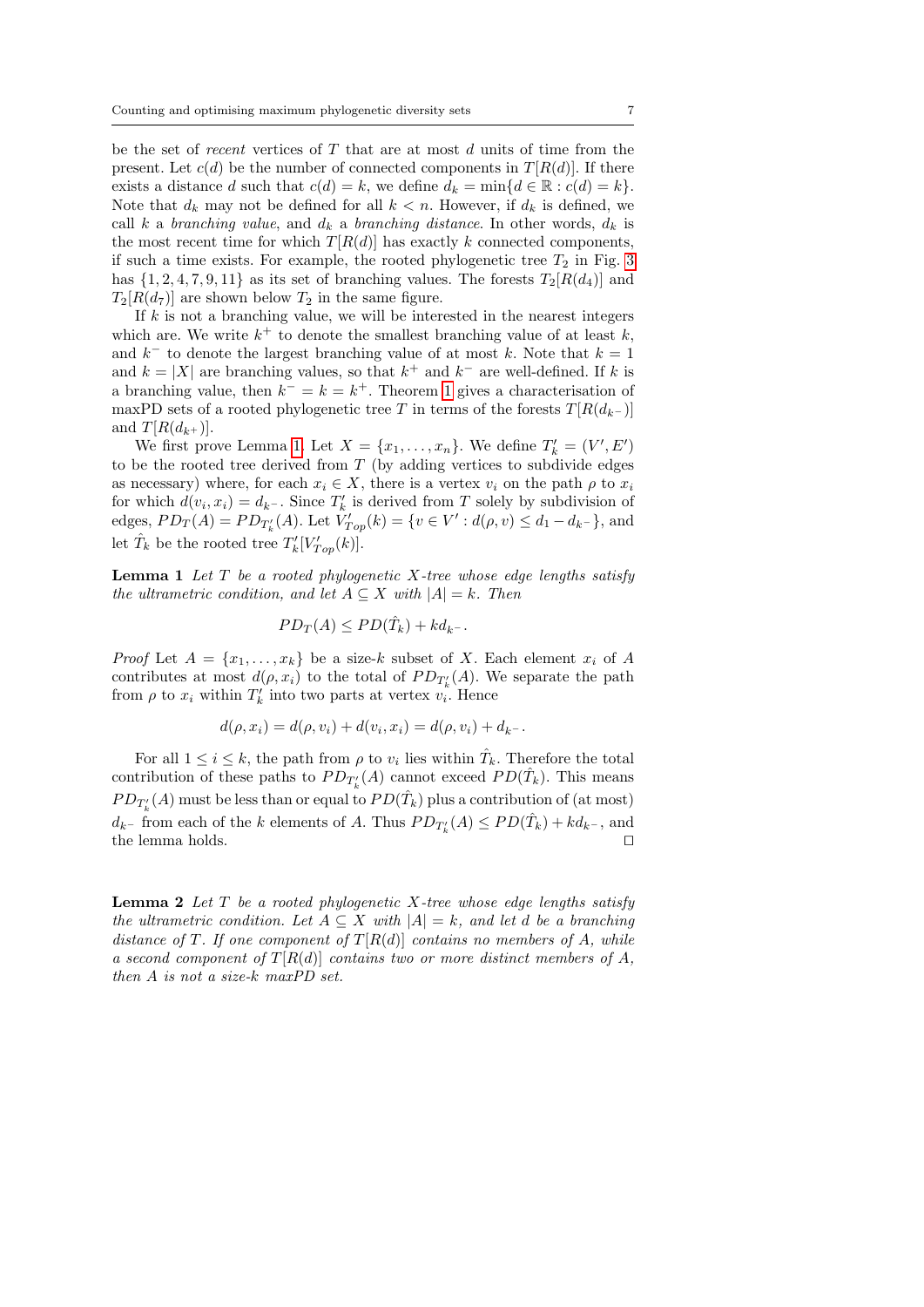

<span id="page-7-0"></span>Fig. 3 A rooted phylogenetic tree T, and the forests  $T[R(d_4)]$  and  $T[R(d_7)]$  corresponding to the branching values 4 and 7. The branching distances  $d_4$  and  $d_7$  are indicated by horizontal dotted lines.

*Proof* Assume some component of  $T[R(d)]$  contains two (distinct) leaves, say  $x_1, x_2$ , of A. The PD contribution of adding  $x_1$  to  $A - x_1$  cannot exceed d because all edges of T in the path from  $\rho$  to  $x_2$  have already been counted towards  $PD(A-x_1)$ . In particular,  $PD(A) - PD(A-x_1) \leq d$ .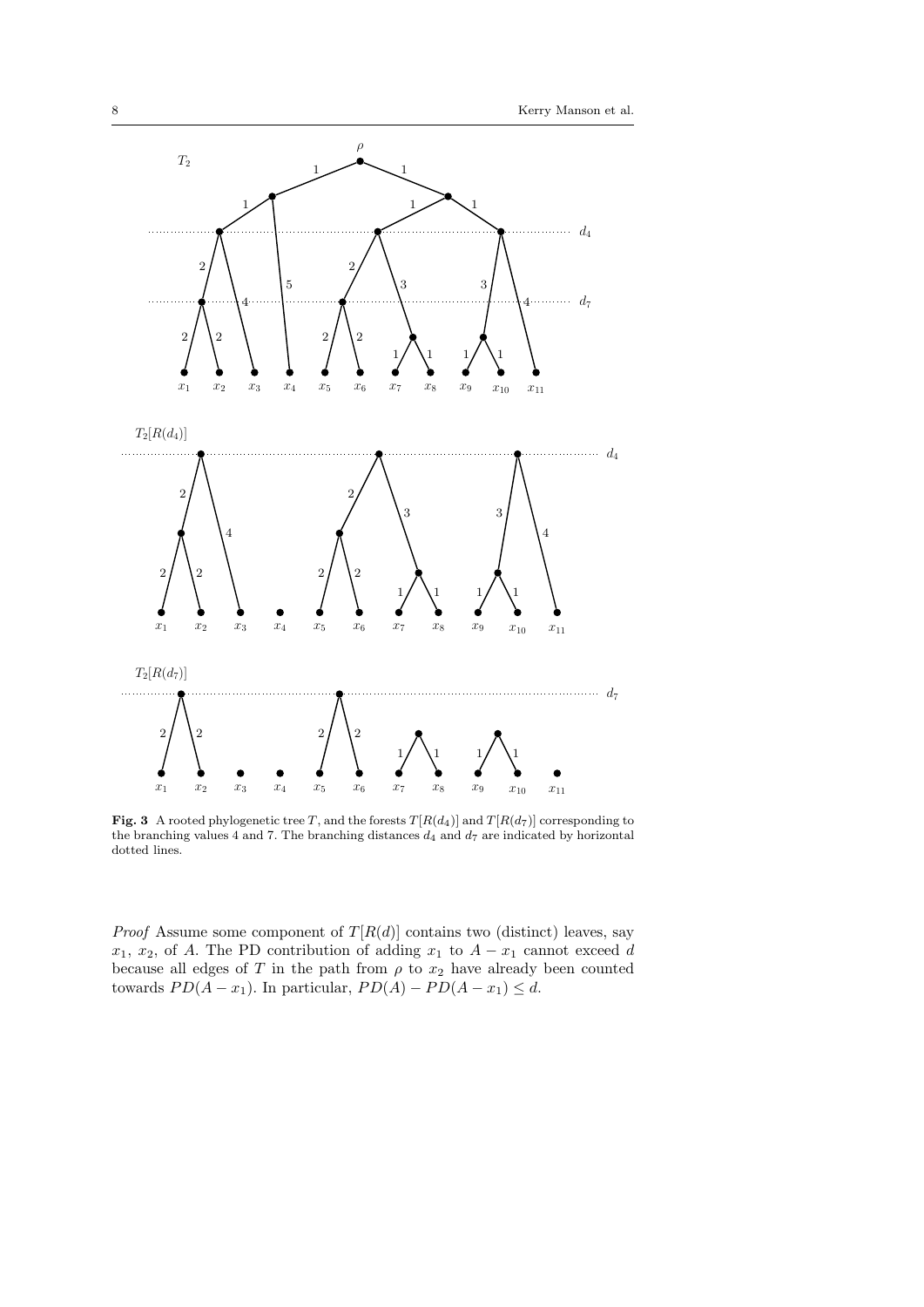Now let y be a leaf in a component of  $T[R(d)]$  which contains no member of A. The shortest defined distance from a vertex in the  $(A - x_1)$ -subtree to y must exceed d. (If not, there would be some vertex of the  $(A - x_1)$ -subtree in the same component of  $T[R(d)]$  as y.) Hence  $PD((A-x_1)\cup y) > PD(A)$ . Since  $|(A - x_1) \cup y| = |A|$ , the set A is not a size-k maxPD set.  $\square$ 

<span id="page-8-0"></span>**Theorem 1** Let T be a rooted phylogenetic X-tree whose edge lengths satisfy the ultrametric condition. Let  $A \subseteq X$ , and let  $|A| = k$ . Then A is a size-k maxPD set if and only if A contains at least one leaf from each component of  $T[R(d_{k-})]$ , and at most one leaf from each component of  $T[R(d_{k+})]$ .

*Proof* First suppose that A is a size-k maxPD set. Assume some component of  $T[R(d_{k+})]$  contains two (distinct) leaves, say  $x_1, x_2$ , of A. Since  $k^+ \geq k$ , there must be some component of  $T[R(d_{k+})]$  which has no leaf in A. Then, by Lemma [2,](#page-6-1) the set A cannot be a maxPD set, contradicting our initial supposition. Thus A contains at most one leaf from each component of  $T[R(d_{k+})]$ .

Next, assume that some component of  $T[R(d_k-)]$  contains no element of A. Since  $k^- \leq k$ , there is a component of  $T[R(d_{k^-})]$  that contains two or more leaves of A. Then, by Lemma [2,](#page-6-1) the set A cannot be a maxPD set, again contradicting our initial supposition. Thus A contains at least one leaf from each component of  $T[R(d_{k-})]$ .

Now suppose that  $A = \{x_1, \ldots, x_k\}$  contains at least one leaf from each component of  $T[R(d_{k-})]$ , and at most one leaf from each component of  $T[R(d_{k+})]$ . By Lemma [1,](#page-6-0) the value  $PD(\hat{T}_k) + kd_{k-}$  is an upper bound for the PD score of size-k sets. We show that  $PD(A)$  achieves this bound.

Notice that the components of  $T[R(d_{k-})]$  match those of  $T'_{k}[R(d_{k-})]$ , and the components of  $T[R(d_{k+})]$  match those of  $T'_{k}[R(d_{k+})]$ , in terms of their constituent leaves. For each  $x_i \in A$  there exists a vertex  $v_i \in V'$  for which  $d(v_i, x_i) = d_{k^-}$ . Since each component of  $T'_k[R(d_{k^+})]$  contains at most one leaf, the paths from  $v_i$  to  $x_i$ , and from  $v_j$  to  $x_j$  contain no common edges, for any distinct  $1 \leq i, j \leq k$ . So in total, the collection of all paths  $v_i$  to  $x_i$  for all i contributes exactly  $kd_k$ – to  $PD(A)$ . Furthermore, since A contains at least one leaf from each component of  $T[R(d_{k}-)]$ , every edge of  $\hat{T}_k$  is included in the A-subtree of T. Thus  $PD_T(A) = PD_{T'_k}(A) = PD(\tilde{T_k}) + kd_{k^-}$ , the maximum possible value, and hence A is a size- $k \text{ maxPD}$  set.

When  $k$  is a branching value for a rooted phylogenetic  $X$ -tree  $T$ , then  $k^- = k = k^+$  and  $T[R(d_{k^-})] = T[R(d_k)] = T[R(d_{k^+})]$ . Hence, as a direct consequence of Theorem [1,](#page-8-0) we obtain the following result.

<span id="page-8-1"></span>**Corollary 1** Let  $T$  be a rooted phylogenetic  $X$ -tree whose edge lengths satisfy the ultrametric condition. Let  $A \subseteq X$  with  $|A| = k$ . If k is a branching value of  $T$ , then  $A$  is a size-k maxPD set if and only if  $A$  contains exactly one leaf from each component of  $T[R(d_k)].$ 

Theorem [1](#page-8-0) can be used to count the number of size- $k$  maxPD sets for a rooted phylogenetic  $X$ -tree  $T$  whose edge lengths are ultrametric. Note that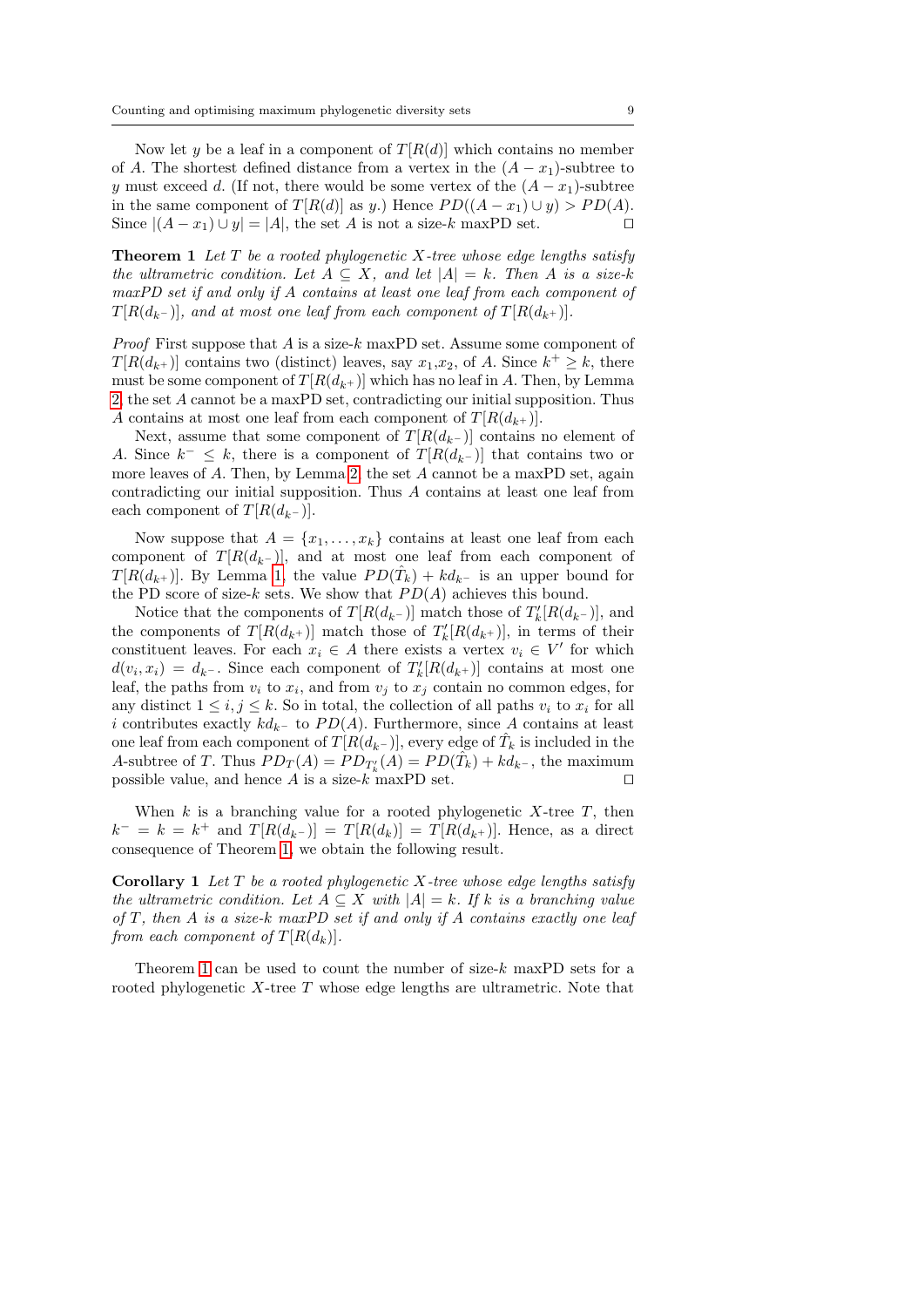this result does not require T to be binary. Let  $m(T, k)$  denote the number of size-k maxPD sets on T. The next proposition derives  $m(T, k)$  when k is a branching value of T. The case when k is not a branching value of  $T$  is covered separately. We express the forest  $T[R(d_k)]$  as a union of components  $\kappa_i(k)$  for  $i \in \{1, 2, \ldots, k\}$ , and write  $\lambda(\kappa_i(k))$  for the number of leaves in  $\kappa_i(k)$ .

<span id="page-9-0"></span>**Proposition 1** Let  $T$  be a rooted phylogenetic  $X$ -tree whose edge lengths satisfy the ultrametric condition. If k is a branching value for  $T$ , then

$$
m(T,k) = \prod_{i \in \{1,\ldots,k\}} \lambda(\kappa_i(k)).
$$

Proof By Corollary [1,](#page-8-1) each maxPD set contains exactly one leaf from component  $\kappa_i(k)$ , for all  $i \in \{1, 2, ..., k\}$ . There are exactly  $\lambda(\kappa_i(k))$  ways to choose one leaf from component  $\kappa_i(k)$ . Since the choice in each component is independent of the choices in all other components,  $m(T, k) = \prod_{\alpha} \lambda(\kappa_i(k))$ .  $\Box$  $i ∈ {1, ..., k}$ 

Example. [Mazel et al.](#page-23-3) [\(2018\)](#page-23-3) exhibit a phylogeny of 32 mammal families (reprinted as Fig. [4\)](#page-10-1). Let us call this phylogeny  $P$ . We calculate the number of size-8 and size-16 maxPD sets for P.

The family Leporidae appears as a single vertex component in both  $P[R(d_8)]$  and  $P[R(d_{16})]$ . For  $P[R(d_8)]$ , the components appearing clockwise, starting from Leporidae, have sizes 1, 8, 3, 2, 7, 3, 5, and 3. The product of these values gives a total of 15120 size-8 maxPD sets for P. Note that this represents 0.14% of the possible sets of 8 leaves. For  $P[R(d_{16})]$ , the components appearing clockwise, starting from Leporidae, have sizes 1, 2, 4, 1, 1, 3, 1, 1, 2, 1, 4, 3, 5, 1, 1, and 1. This gives a total of 2880 size-16 maxPD sets for P.

If k is not a branching value for a rooted phylogenetic  $X$ -tree  $T$ , calculating the number of size- $k$  maxPD sets is not as immediate. In this case, we use a generating function to determine  $m(T, k)$ . The following lemma is presented for a more general context.

**Lemma 3** Suppose that  $C = (X_{ij} : i = 1, \ldots, n_j; j = 1, \ldots, r)$  is an array of disjoint sets, and let  $n_{ij}$  denote the size of set  $X_{ij}$ . Let  $N_{\mathcal{C}}(k)$  be the number of sets of size k that can be obtained by selecting at most one element from each set  $X_{ij}$  but in such a way that at least one element is selected from  $\bigcup_i X_{ij}$  for each value of j. Then  $N_c(k)$  is the coefficient of  $x^k$  in the polynomial

<span id="page-9-1"></span>
$$
p_{\mathcal{C},k}(x) = \prod_{j=1}^r \left( -1 + \prod_{i=1}^{n_j} (1 + n_{ij}x) \right).
$$
 (1)

*Proof* For each integer  $j \geq 1$ , let  $p_j(x) = -1 + \prod_{i=1}^{n_j} (1 + n_{ij}x)$ , and for each  $l \geq 0$ , let  $c_{lj}$  denote the coefficient of  $x^l$  in  $p_j(x)$ . Then  $c_{0j} = 0$  for each j, and for  $l > 0$ , the coefficient  $c_{lj}$  is the number of ways of selecting l elements from  $\bigcup_{i=1}^{n_j} X_{ij}$  in such a way that at most one element is selected from the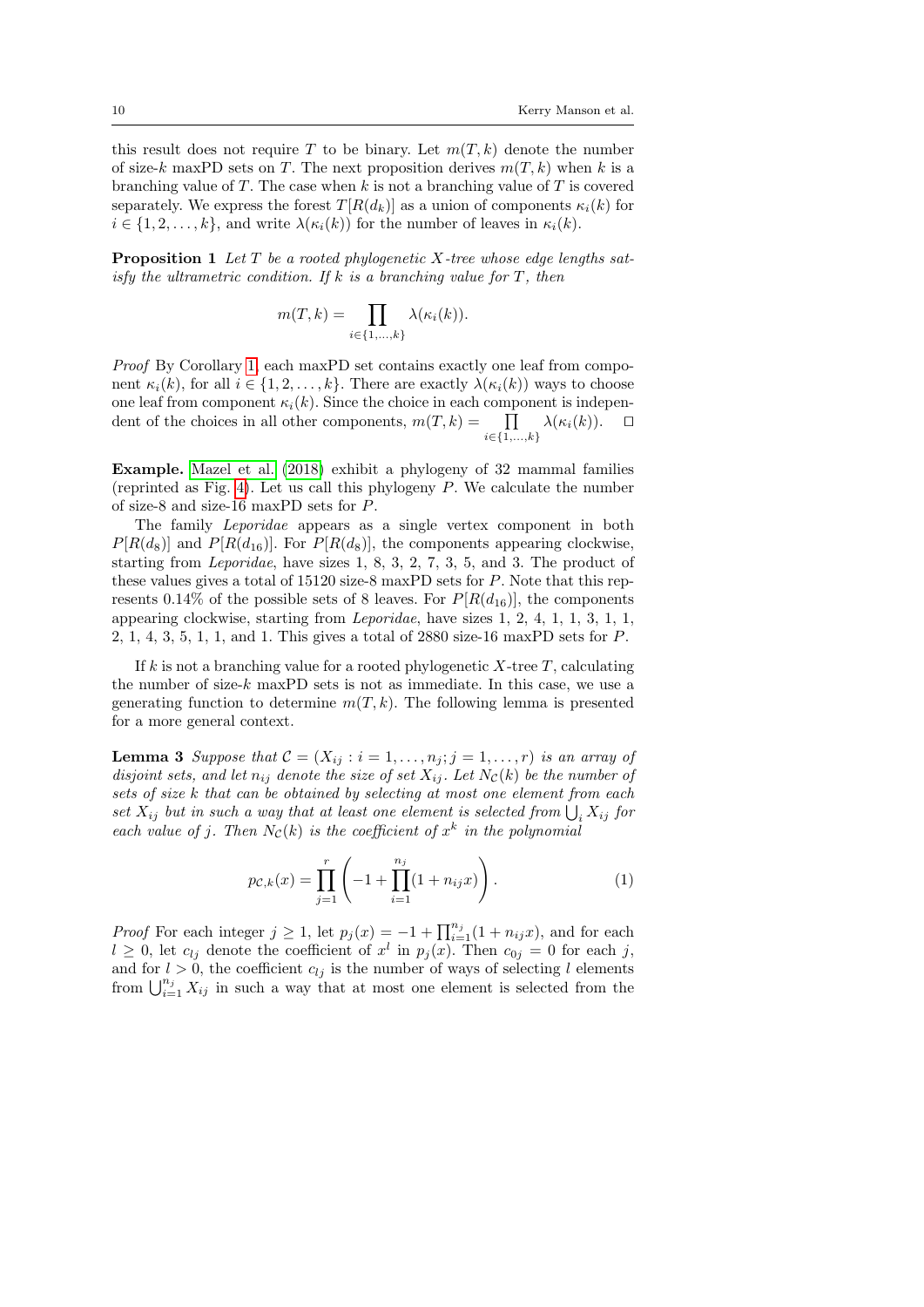

<span id="page-10-1"></span>Fig. 4 A phylogeny of 32 mammalian families, appearing originally as Fig. 3a in [Mazel](#page-23-3) [et al.](#page-23-3) [\(2018\)](#page-23-3).

(pairwise-disjoint) sets  $(X_{ij} : i = 1 \ldots, n_j)$  and at least one element is selected (since  $l > 0$ ).

Now  $p_{\mathcal{C},k}(x) = \prod_{j=1}^r p_j(x)$  and so the coefficient of  $x^k$  in  $p_{\mathcal{C},k}(x)$  is the sum (call it  $S_k$ ) of the terms  $c_{l_1,1}c_{l_2,2}\cdots c_{l_r,r}$  across all choices of  $(l_1, l_2, \ldots, l_r)$  for which  $l_1 + l_2 + \cdots + l_r = k$ , and  $l_m > 0$  for all m (this second condition holds because  $c_{0j} = 0$  for all j). Since the sets  $X_{ij}$  are pairwise-disjoint (across all choices of i, j), we have  $S_k = N_c(k)$  as required.

Let  $T$  be a rooted phylogenetic  $X$ -tree, and let  $k$  be a positive integer such that  $k \leq |X|$ . We write  $p_{T,k}(x)$  instead of  $p_{\mathcal{C},k}$  when C is constructed from component-connected clusters of T, using the branching values  $k^-$  and  $k^+$ . If k is a branching value of T, we have  $n_j = 1$  for all j, and the result coincides with Proposition [1.](#page-9-0) In the general case, Lemma [1](#page-9-1) gives a polynomial-time algorithm to compute  $m(T, k)$ .

<span id="page-10-0"></span>**Theorem 2** Let  $T$  be a rooted phylogenetic  $X$ -tree whose edge lengths satisfy the ultrametric condition. Let  $|X| = n$ , and let  $k \leq n$ . The components of  $T[R(d_{k-})]$  and  $T[R(d_{k+})]$  can be determined in time  $O(n^2)$ . The value  $m(T, k)$ can be computed in time  $O(n^3)$ .

*Proof* There are at most n different branching values for  $T$  (one for every non-leaf vertex, and the value n) from which to select the appropriate  $k^-$  and  $k^+$  values. Determining the components of a forest can be achieved in  $O(n^2)$ time. Once the components have been determined, the polynomial  $p_{T,k}(x)$  is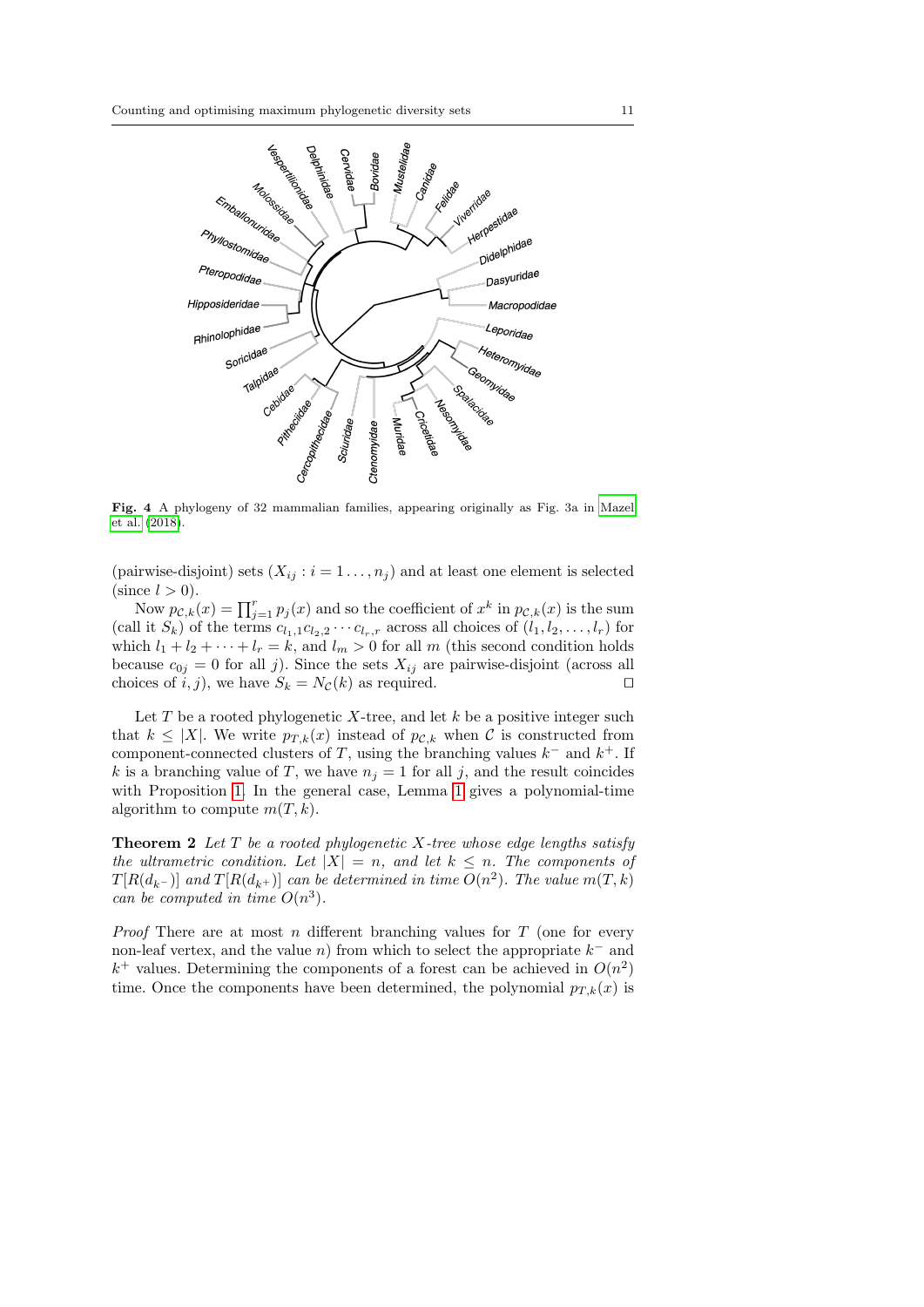calculated, and the coefficient of  $x^k$  is extracted. With a naïve approach of sequentially multiplying factors, this can be completed in time  $O(n^3)$ .

The following example highlights a nice property of the generating function  $p_{T,k}(x)$  for a rooted phylogenetic tree T. Calculating the number of size- $k$  maxPD sets for some non-branching value  $k$  also gives the number of size-m maxPD sets for every positive integer m in the interval  $[k^-, k^+]$ .

**Example.** Consider the rooted phylogenetic tree  $T_2$  in Fig. [3.](#page-7-0) Firstly, 4 is a branching value for  $T_2$ . Thus the number of its size-4 maxPD sets is the product of the number of leaves in each of the four components of  $T_2[R(d_4)]$ . That is,  $m(T_2, 4) = 3 \cdot 1 \cdot 4 \cdot 3 = 36$ .

However, 5 is not a branching value for  $T_2$ , so we use the generating function approach to find  $m(T_2, 5)$ . First note that the greatest branching value less than 5 is 4 and the least branching value greater than 5 is 7. The forests  $T_2[R(d_1)]$  and  $T_2[R(d_7)]$  are shown in Fig. [3.](#page-7-0) We then construct an array of disjoint sets  $\mathcal{C}(T_2)$ , with a view to using Eqn. [1.](#page-9-1) Each entry of  $\mathcal{C}(T_2)$  consists of a set of leaves contained in one component of  $T_2[R(d_7)]$ . That is, the entries of  $\mathcal{C}(T_2)$  are  $\{x_1, x_2\}, \{x_3\}, \{x_4\}, \{x_5, x_6\}, \{x_7, x_8\}, \{x_9, x_{10}\}, \{x_{11}\}.$ 

Lastly, we arrange the entries of  $\mathcal{C}(T_2)$  so that each column contains precisely those leaves that share a component of  $T_2[R(d_4)]$ . Thus we have 4 columns in  $\mathcal{C}(T_2)$ , and set  $r = 4$  in Eqn. [1.](#page-9-1) As  $T_2$  is binary, there are at most two components of  $T_2[R(d_7)]$  contained in any component of  $T_2[R(d_4)]$ . We use an empty set as a placeholder, if required, to ensure that  $\mathcal{C}(T_2)$  is a rectangular array. As such, we are able to set  $n_j = 2$  for all j in Eqn. [1.](#page-9-1) The completed array is

$$
\mathcal{C}(T_2) = \begin{bmatrix} \{x_1, x_2\} & \{x_4\} & \{x_5, x_6\} & \{x_9, x_{10}\} \\ \{x_3\} & \emptyset & \{x_7, x_8\} & \{x_{11}\} \end{bmatrix}.
$$

The generating function for  $T_2$ , when  $k = 5$ , is calculated below.

$$
p_{T_2,5}(x) = \prod_{j=1}^{4} \left( -1 + \prod_{i=1}^{2} (1 + n_{ij}x) \right)
$$
  
= [-1 + (1 + 2x)(1 + x)]<sup>2</sup>[-1 + (1 + x)(1)][-1 + (1 + 2x)<sup>2</sup>]  
= x<sup>4</sup>(2x + 3)<sup>2</sup>(4x + 4)  
= 16x<sup>7</sup> + 64x<sup>6</sup> + 84x<sup>5</sup> + 36x<sup>4</sup>

Hence  $T_2$  has 84 maxPD sets of size 5. We have also determined that  $T_2$  has 64 size-6 maxPD sets, 16 of size 7, and confirmed that there are 36 maxPD sets of size 4.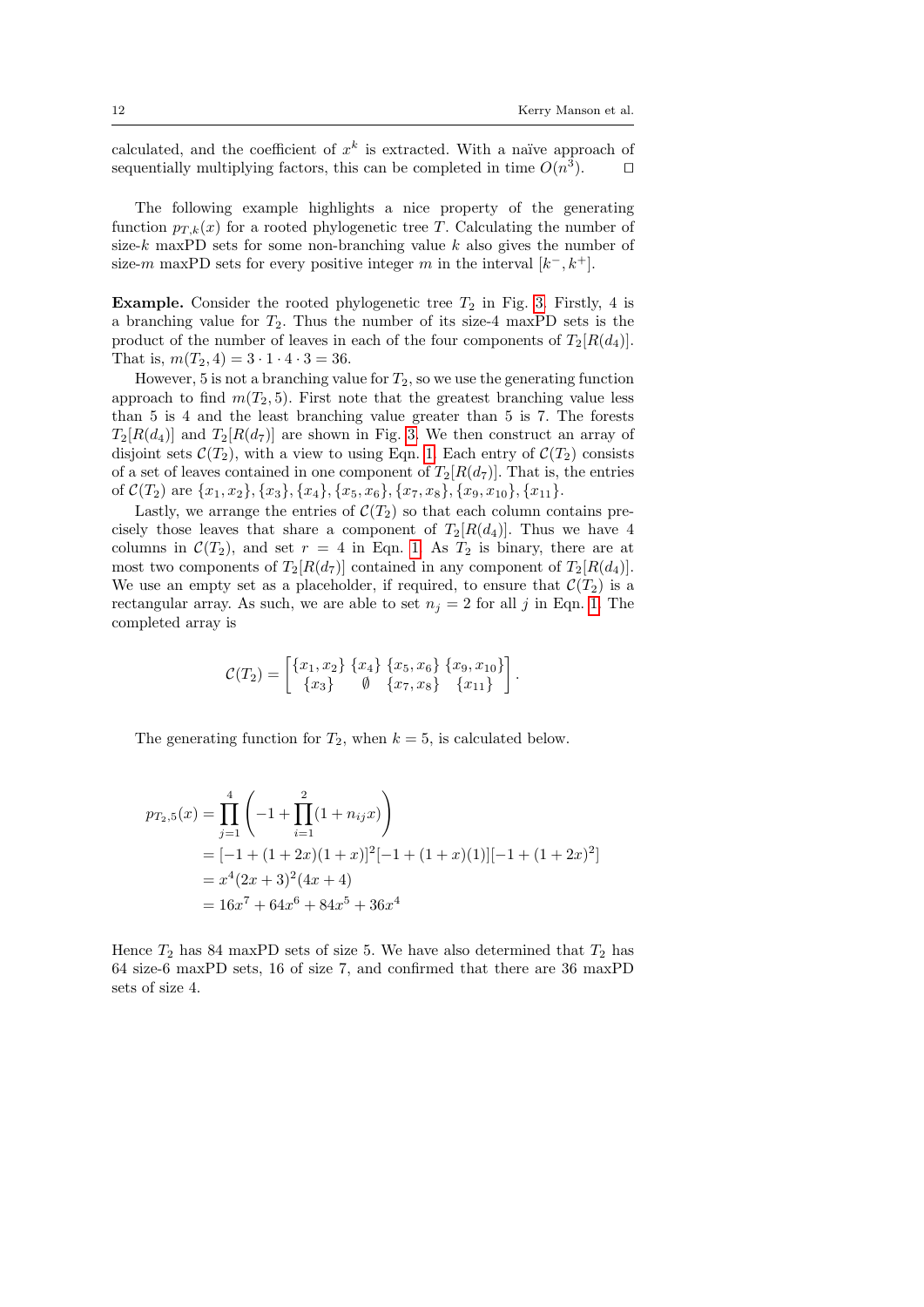3.2 Bounding  $m(T, k)$ , and its value for a certain family of trees

The shape of a rooted phylogenetic tree impacts the components at each branching distance, and hence the number of maxPD sets which exist. In this section we restrict ourselves to rooted binary phylogenetic trees with the ultrametric constraint on edge lengths. By 'shape', we refer to both the particular branching structure of a tree and the relative distances of the vertices from its leaves (see [Steel, 2016,](#page-23-7) Ch. 3). Here, we begin to address the question of which tree shapes and values of  $k$  give the most size- $k$  maxPD sets across a fixed number of leaves. First we consider the lower and upper bounds for the number of size- $k$  maxPD sets when  $k$  is a branching value.

<span id="page-12-0"></span>**Proposition 2** Let  $T$  be a rooted binary phylogenetic  $X$ -tree whose edge lengths satisfy the ultrametric condition, and let  $|X| = n$ . If k is a branching value for T, then

$$
n - k + 1 \le m(T, k) \le \left(\frac{n}{k}\right)^k.
$$

Moreover, these bounds are sharp.

*Proof* If k is a branching value for T, then, by Proposition [1,](#page-9-0) the value  $m(T, k)$ is the product of the number of leaves in the  $k$  components. Let  $S$  be the multiset  $\{\lambda(\kappa_i(k)):1\leq i\leq k\}$ , that is, the multiset containing the number of leaves of each component.

To find the lower bound for  $m(T, k)$ , note that if a and b are integers with  $1 < a \leq b$ , then  $(a-1)(b+1) < ab$ . Hence the product of elements of the multiset  $(S - \{a, b\}) \cup \{a - 1, b + 1\}$  will be less than the product of elements of S. This exchange of elements can continue until only one element is greater than 1. Thus the minimum product of  $k$  positive integers which sum to  $n$  is  $n - k + 1$ , achieved with one value of  $n - k + 1$  and  $k - 1$  values of 1. This bound is achieved by rooted caterpillar trees (i.e. rooted phylogenetic  $X$ -trees with exactly one cherry).

On the other hand, the maximum such product is bounded above by  $(\frac{n}{k})^k$ . This follows from the fact that the arithmetic mean,  $AM(S)$ , of a multiset of positive integers S is greater than or equal to the geometric mean,  $GM(S)$ , of the same multiset. Thus

$$
m(T,k) = \prod_{s \in S} s = (GM(S))^k \le (AM(S))^k = \left(\frac{n}{k}\right)^k.
$$

This maximum is obtained when  $k$  is a divisor of n and all components contain  $\frac{n}{k}$ leaves.  $\Box$ 

Let T be a rooted binary phylogenetic X-tree. If  $k$  is not a branching value, it is possible that  $m(T, k)$  exceeds the upper bound given in Proposition [2.](#page-12-0) For example, the tree  $T_2$  from Fig. [3](#page-7-0) has  $n = 11$ , and  $m(T_2, 5) = 84 \geq \left(\frac{11}{5}\right)^5 \approx 51.5$ .

We have seen above that if T is a rooted caterpillar tree, then  $m(T, k)$  is as small as possible. The highly asymmetric structure of caterpillar trees restricts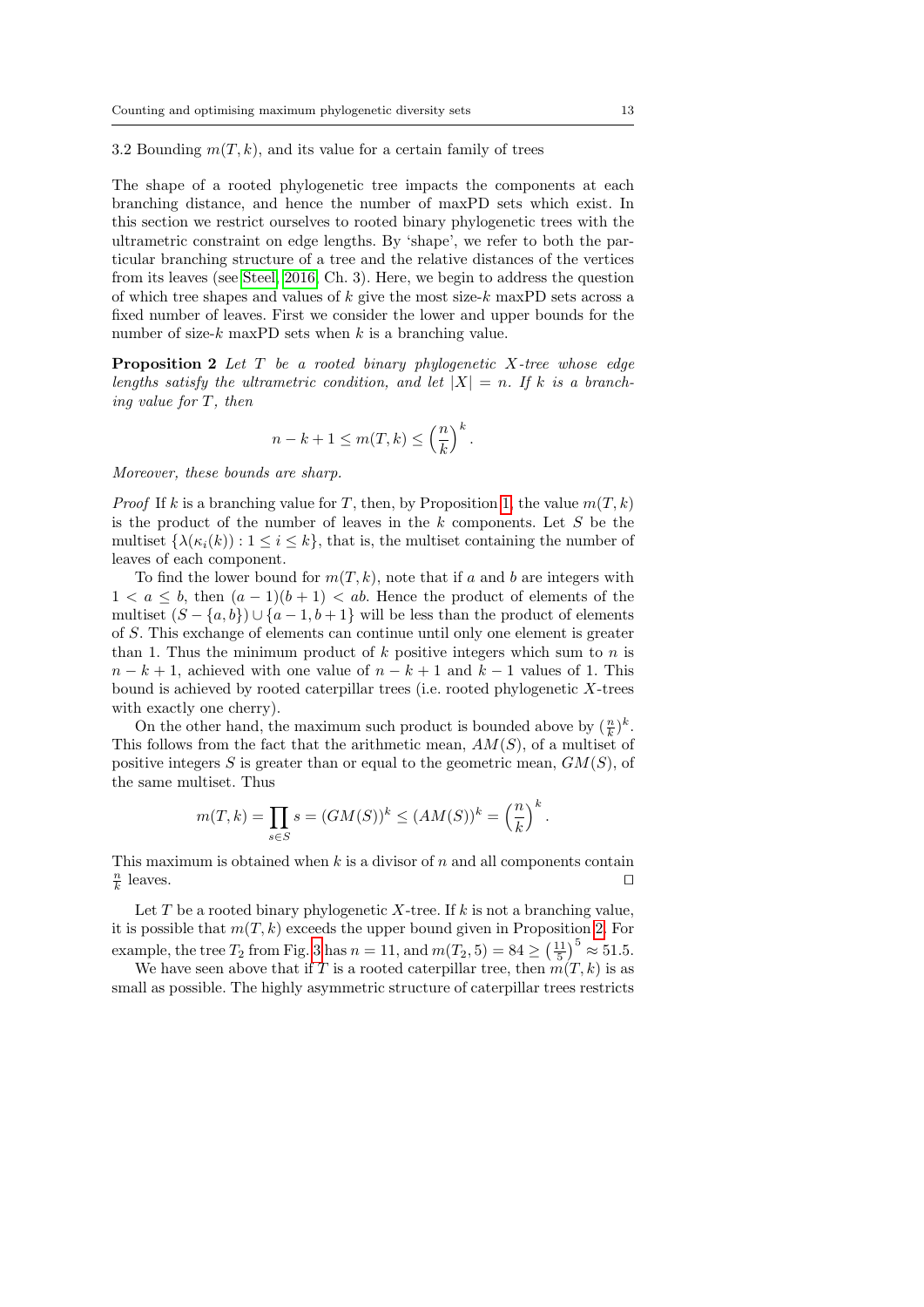the possible maxPD sets they contain. In contrast, we now consider  $m(T, k)$ values across the family of fully symmetric rooted trees (with constant edge lengths) and include cases when k is not a branching value.

We say T is a *perfect unit-length* tree if the edge lengths of T satisfy the ultrametric condition, and all edges of  $T$  have length 1. Perfect unit-length trees have  $2^{\alpha}$  leaves, where  $\alpha \in \mathbb{N}$  is the *height* of the tree (the number of edges between the root and any leaf).

**Proposition 3** Let T be a perfect unit-length tree of height  $\alpha \in \mathbb{N}$ , and let n denote the number of leaves of T. Let k be a positive integer such that  $k \leq n$ , and let  $\beta$  be the unique non-negative integer such that  $2^{\beta-1} < k \leq 2^{\beta}$ . Then

<span id="page-13-0"></span>
$$
m(T,k) = {2^{\beta - 1} \choose k - 2^{\beta - 1}} \cdot 2^{2^{\beta} + (\alpha - \beta - 1)k}.
$$
 (2)

The values of k that maximise  $m(T, k)$  are  $k = \lfloor \frac{2n}{3} \rfloor$  for all n and, additionally,  $k = \lfloor \frac{2n}{3} \rfloor + 1$  when  $n \equiv 1 \pmod{3}$ .

*Proof* Firstly, if k is a branching value, then  $k = 2^{\beta}$  and each component has size  $2^{\alpha-\beta}$ . Therefore, by Proposition [1,](#page-9-0)  $m(T, k) = (2^{\alpha-\beta})^k$ , which coincides with Eqn.  $(2)$ .

Furthermore, if k is not a branching value, we have  $k^- = 2^{\beta - 1}$  and  $k^+ = 2^{\beta}$ . Then by Lemma [1,](#page-9-1)  $m(T, k)$  is the coefficient of  $x<sup>k</sup>$  in the polynomial

$$
p_{T,k}(x) = (-1 + (1 + 2^{\alpha - \beta} x)^2)^{2^{\beta - 1}} = (2^{2(\alpha - \beta)} x^2 + 2^{\alpha - \beta + 1} x)^{2^{\beta - 1}}.
$$

Taking the binomial expansion of the last expression we determine that  $\int_{l_1}^{2\beta-1}$  $\binom{2^{\beta-1}}{k-2^{\beta-1}}\cdot 2^{2^{\beta}+(\alpha-\beta-1)k}$  is the coefficient of  $x^k$  in  $p_{T,k}(x)$ . This establishes Eqn. [\(2\)](#page-13-0).

To find the value of k which maximises  $m(T, k)$ , we first show that  $m(T, k) \leq m(T, n - k)$  when  $k \leq \frac{n}{2}$ . Let A be a size-k maxPD set for some  $k \leq \frac{n}{2}$ . By Theorem [1,](#page-8-0) A contains at most one leaf from each cherry of T. Then  $X-\overline{A}$  contains at least one leaf from every cherry (which are the components of  $T[R(d_{(n-k)}-)]$ , and at most one leaf from each component of  $T[R(d_{(n-k)}+)]$ , as these are all single-leaf components. This implies  $X - A$  is a size- $(n - k)$ maxPD set by Theorem [1,](#page-8-0) and thus there are at least as many size- $(n - k)$ maxPD sets as size-k ones. Hence the value of k that maximises  $m(T, k)$  will be greater than or equal to  $\frac{n}{2}$ .

In the case when  $k \geq \frac{n}{2}$ , since  $2^{\alpha} = 2^{\beta} = n$ , the expression in Eqn. [\(2\)](#page-13-0) simplifies to  $m(T, k) = {(\frac{\frac{n}{2}}{k-\frac{n}{2}}) \cdot 2^{n-k}}$ . Computing the ratio  $\frac{m(T, k+1)}{m(T, k)}$ , we have

$$
\frac{m(T,k+1)}{m(T,k)} = \frac{{k-\frac{n}{2}+1 \choose k-\frac{n}{2}+1} \cdot 2^{n-k-1}}\t{k-\frac{n}{2} \cdot 2^{n-k}} = \frac{n-k}{2k-n+2}.
$$

This ratio is monotonically decreasing as k increases, and equals 1 when  $3k = 2n - 2$ . Our maximal value of  $m(T, k)$  will be found at the smallest  $k \geq \frac{n}{2}$  for which  $\frac{m(T,k+1)}{m(T,k)} \leq 1$ , namely when  $k = \lfloor \frac{2n}{3} \rfloor$ . Note that when  $n \equiv 1$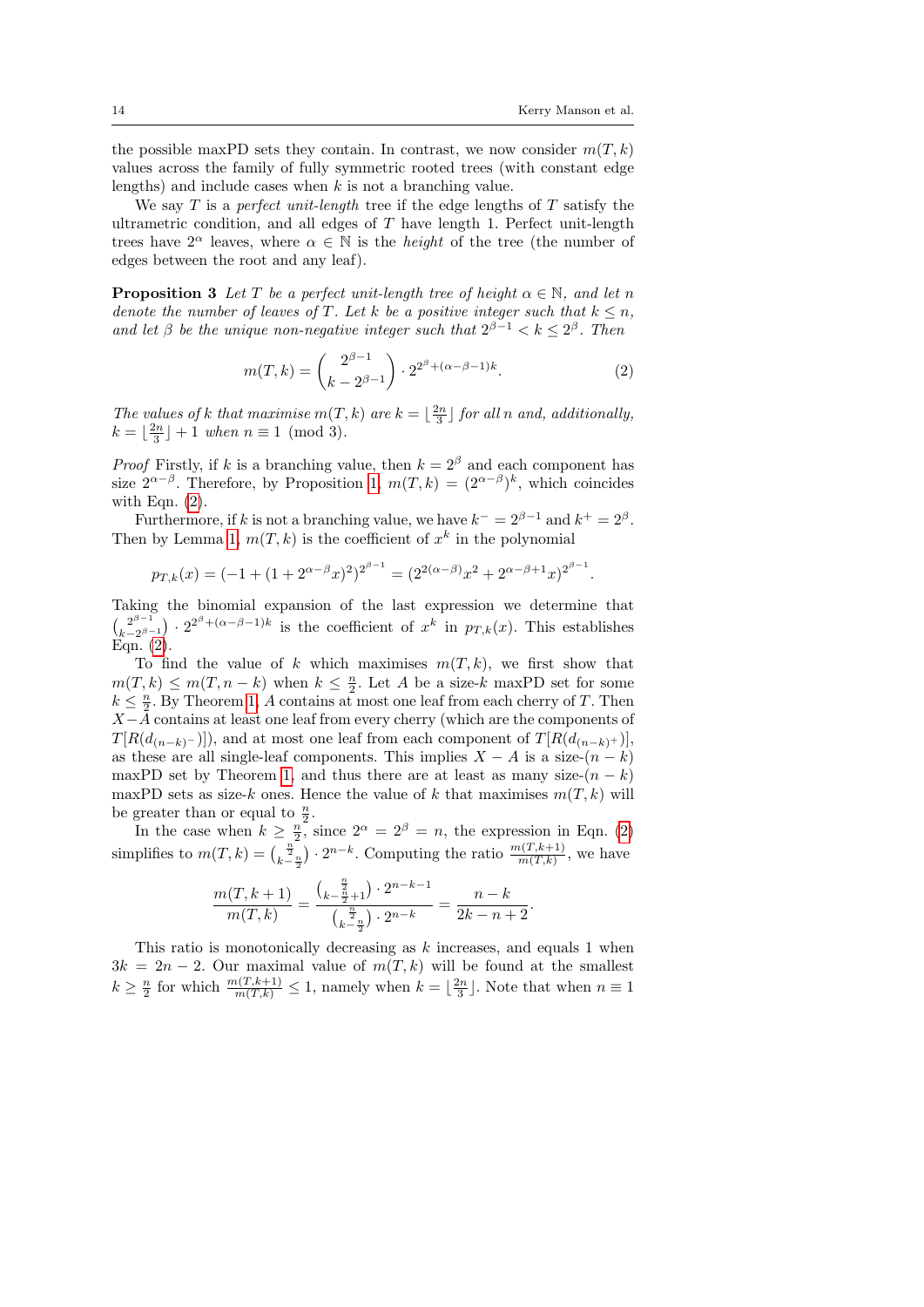| $\boldsymbol{n}$ | k.    | m(T, k)                   |
|------------------|-------|---------------------------|
| 4                | 1,2,3 |                           |
| 8                | 3,5   | 32                        |
| 16               | 10,11 | 1,792                     |
| 32               | 21    | 8,945,664                 |
| 64               | 42,43 | $\sim 2.7 \times 10^{14}$ |

Table 1 Number of size-k maxPD sets for a perfect unit-length tree  $T$  with  $n$  leaves



<span id="page-14-1"></span>Fig. 5 A rooted binary phylogenetic tree with more maxPD sets (for its optimal value of  $k = 8$ ) than the perfect unit-length tree with the same number of leaves (for its optimal value of  $k = 10, 11$ .

(mod 3) and  $k = \lfloor \frac{2n}{3} \rfloor$ , we have  $\frac{m(T, k+1)}{m(T, k)} = 1$ , so we get an equal number of maxPD sets for the two consecutive values k and  $k + 1$ .

Table 1 shows the growth of  $m(T, k)$  as n increases. We note that for  $n = 16$ , the perfect unit-length tree does not provide the largest value of  $m(T, k)$ . Figure [5](#page-14-1) shows a rooted binary phylogenetic X-tree  $T_3$  on 16 leaves which contains 1809 size-8 maxPD sets (thus having 17 more maxPD sets than the perfect unit-length tree on 16 leaves can achieve for its optimal value of  $k = 10$  or  $k = 11$ ). For  $T_3$  we have  $p_{T_3,8}(x) = (x^2 + 2x)^2(2x^2 + 3x)^4$ .

# <span id="page-14-0"></span>4 Finding a maxPD set that maximises a linear function on the leaves

Section [3](#page-4-0) presented methods for determining the number of size- $k$  maxPD sets for a given rooted phylogenetic tree. These methods confirmed the observations in the literature that, in general, maxPD sets are far from unique. This provides scope for evaluating the collection of maxPD sets against other strategic considerations. In developing strategies for conservation planning, PD is often seen as one measure to be used in conjunction with others (for examples of this, see [Cadotte and Tucker](#page-22-4) [\(2018\)](#page-22-4); [Isaac et al.](#page-22-5) [\(2007\)](#page-22-5); [Kling](#page-23-8)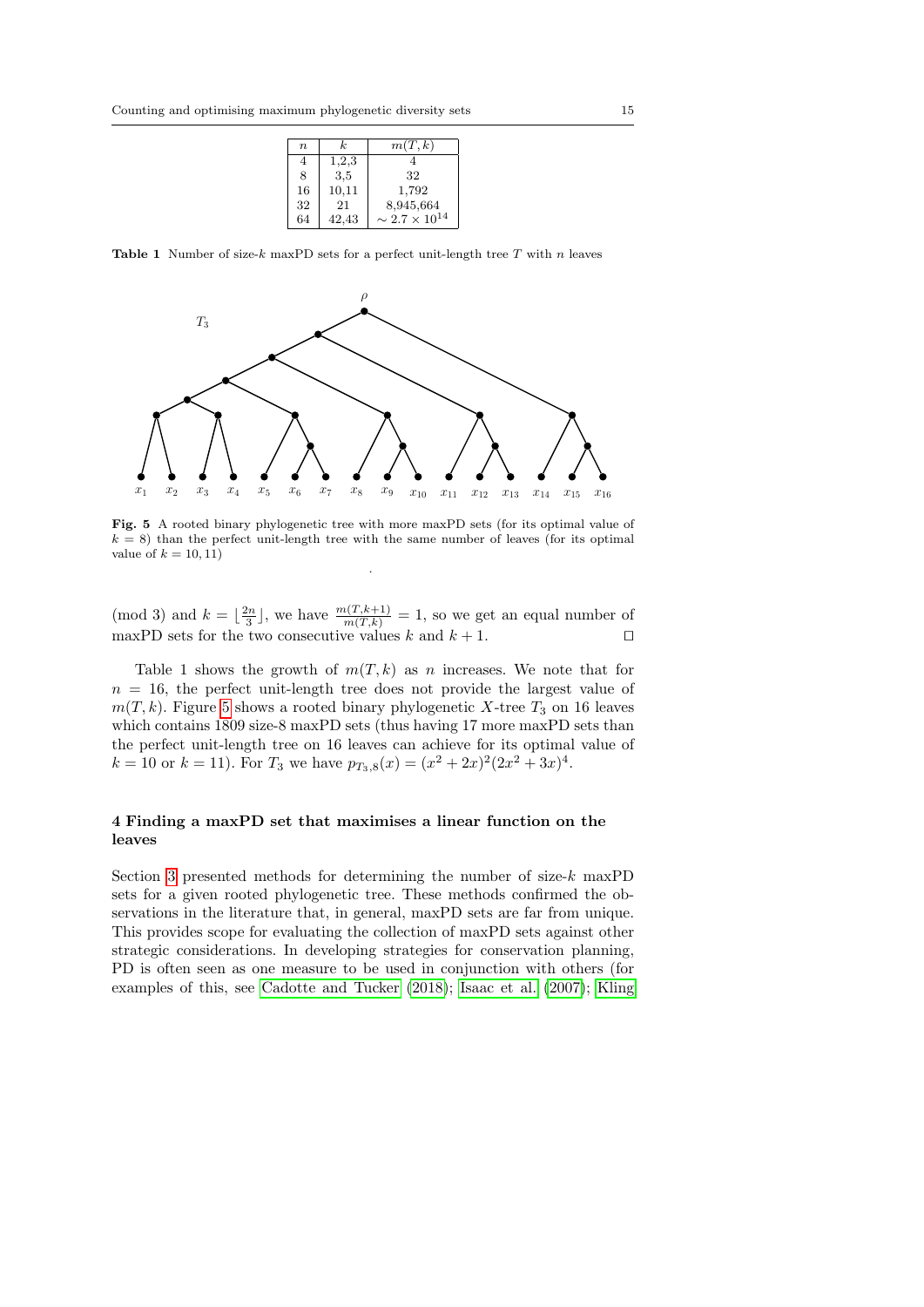[et al.](#page-23-8) [\(2019\)](#page-23-8)). For instance, we may wish to incorporate benefit-cost ratios of focussed conservation spending, or employ IUCN categorisations into the analysis. This section provides an algorithm to optimise a further measure across the collection of maxPD sets.

Here, we frame the further measure in terms of a real-valued linear function on the leaves. Each leaf is assigned a function value, and the linear function score of a set of leaves is the weighted sum of the function values of the constituent leaves. We seek a size- $k$  set which has as large a linear function score as possible among the size- $k$  maxPD sets. By suitably modifying the linear function, the problem can be rephrased as maximising the unweighted sum across maxPD sets. Thus, for a function  $\phi: X \to \mathbb{R}$  we want to determine

$$
\max \left\{ \sum_{x \in A} \phi(x) : A \text{ is a size-}k \text{ maxPD set} \right\}.
$$

We note that it is not always possible to achieve this result by simply adding the function score of each leaf to the length of its incident pendant edge, and then finding a size- $k$  maxPD set of the resulting rooted phylogenetic tree. We provide a counterexample using the tree  $T_1$  from Fig. 2. Consider the function

$$
f(x) = \begin{cases} 1, & \text{if } x \in \{x_1, x_2, x_3, x_4\}; \\ 100, & \text{if } x \in \{x_5, x_6, x_7\}. \end{cases}
$$

Adding the function values to appropriate pendant edges, results in a tree with a unique size-3 maxPD set  $\{x_5, x_6, x_7\}$ . However this set is not a maxPD set of the original tree  $T_1$ .

For a rooted phylogenetic tree T, MAXIMISELINEARSUM selects a set  $A$ consisting of  $k$  leaves of  $T$  in the following manner. Initially, it determines the components of  $T[R(d_{k-})]$  ('tall' components) and those of  $T[R(d_{k+})]$  ('short' components). For every short component, it keeps (in the set of 'potential' leaves P) one leaf x such that  $\phi(x)$  is maximal for that short component. It then discards all other leaves from further consideration. In every tall component, it adds one leaf x to A from the leaves retained in P such that  $\phi(x)$  is maximal for that tall component. Finally, from the remaining  $k^+ - k^-$  leaves under consideration, it chooses  $k - k^-$  with the largest  $\phi$  values. In presenting the algorithm, we make use of the following notation. For a pendant subtree  $C$  of T, write  $X_C$  for the set of leaves in C. For  $S \subseteq X$ , let  $\phi(S) = {\phi(x) : x \in S}$ .

**Proposition 4** Let  $T$  be a rooted phylogenetic  $X$ -tree whose edge lengths satisfy the ultrametric condition. The MAXIMISELINEARSUM algorithm outputs a maxPD set of T.

Proof The for-loop from Lines 4 to 7 ensures that A cannot contain more than one leaf from any short component. The for-loop from Lines 10 to 13 ensures that A contains at least one leaf from every large component. Since Line 15 ensures that  $|A| = k$ , it follows by Theorem [1,](#page-8-0) that A is a maxPD set of T.  $\square$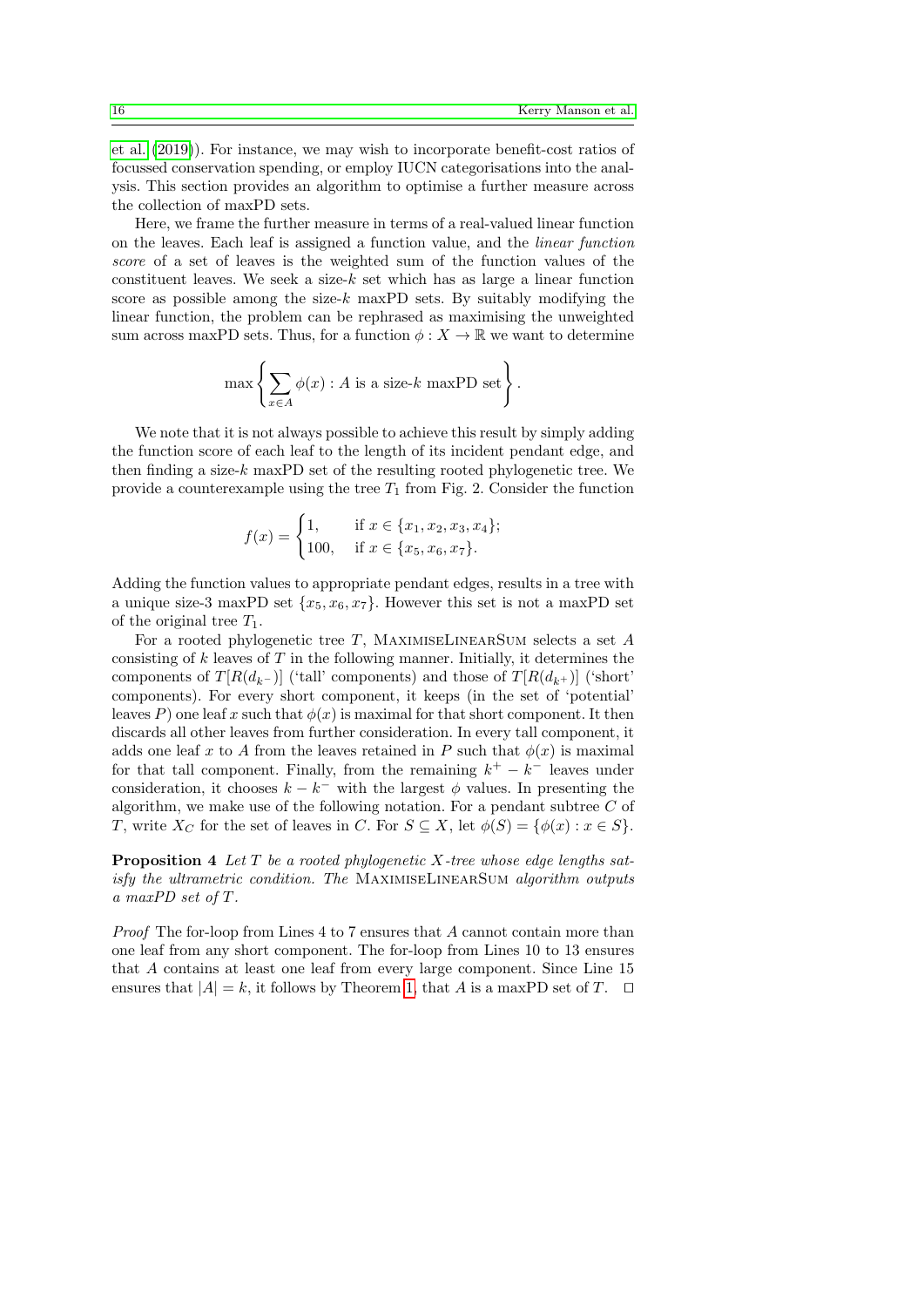Algorithm 1: MaximiseLinearSum

<span id="page-16-0"></span>**Input:** a rooted phylogenetic  $X$ -tree  $T$  whose edge lengths satisfy the ultrametric condition, a positive integer  $k \leq |X|$ ,  $\phi: X \to \mathbb{R}$ **Output:** a size-k maxPD subset  $A \subseteq X$ , with the largest linear function score among all maxPD sets 1 determine  $T[R(d_{k-})]$  and  $T[R(d_{k+})]$ ;  $2 P \leftarrow \emptyset$ ;  $\rightarrow$  /\* Potential leaves to include \*/  $3 A \leftarrow \emptyset$ ; /\* Output set \*/ 4 foreach *component* C in  $T[R(d_{k+})]$  do 5 choose one leaf m from the set  $\{x \in X : \phi(x) = \max \phi(X_C)\};$ 6  $P \leftarrow P \cup m$ 7 end 8 foreach component C in  $T[R(d_{k-})]$  do 9 choose one leaf m from the set  $\{x \in P : \phi(x) = \max \phi(X_C \cap P)\};$ 10  $A \leftarrow A \cup m$ ; 11  $P \leftarrow P - m$ 12 end 13 for each of the  $k - k^-$  largest elements  $\phi(x)$  of  $\phi(P)$  add x to A; 14 return A

**Proposition 5** Let  $T$  be a rooted phylogenetic  $X$ -tree whose edge lengths satisfy the ultrametric condition, and let  $\phi: X \to \mathbb{R}$  be a function on the leaves of T. Let k be a positive integer such that  $k \leq |X|$ . Then MAXIMISELINEARSUM applied to  $T$ ,  $\phi$ , and  $k$  correctly outputs a size-k maxPD set with the largest function score among all maxPD sets.

We give a proof of this result shortly, but first give a short description of our approach. The algorithm MaximiseLinearSum was designed to construct a set containing the largest possible values of  $\phi$  while obeying the constraints imposed by Theorem [1](#page-8-0) to ensure the selection of a maxPD set. Suppose that A is a size-k maxPD set of T. The proof considers two possible cases when  $A$ is not a valid output of the algorithm, and exhibits a size- $k$  maxPD set with a greater linear function score in each. Finally, outside of these two cases we prove that the linear function score of A must be at least as large as that of any other size-k maxPD set.

*Proof* Suppose that  $A$  is a size- $k$  maxPD set of  $T$ . For the result to hold, either  $A$  is a valid output of MAXIMISELINEARSUM or there is a size- $k$  maxPD set B, distinct from A, such that  $\sum_{x \in A} \phi(x) < \sum_{x \in B} \phi(x)$ . One of the following three conditions holds:

1. There is a component of  $T[R(d_{k+})]$  (a short component) which contains leaf  $a \in A$  and leaf  $b \in B$ , where  $\phi(a) < \phi(b)$ . In this case, a would not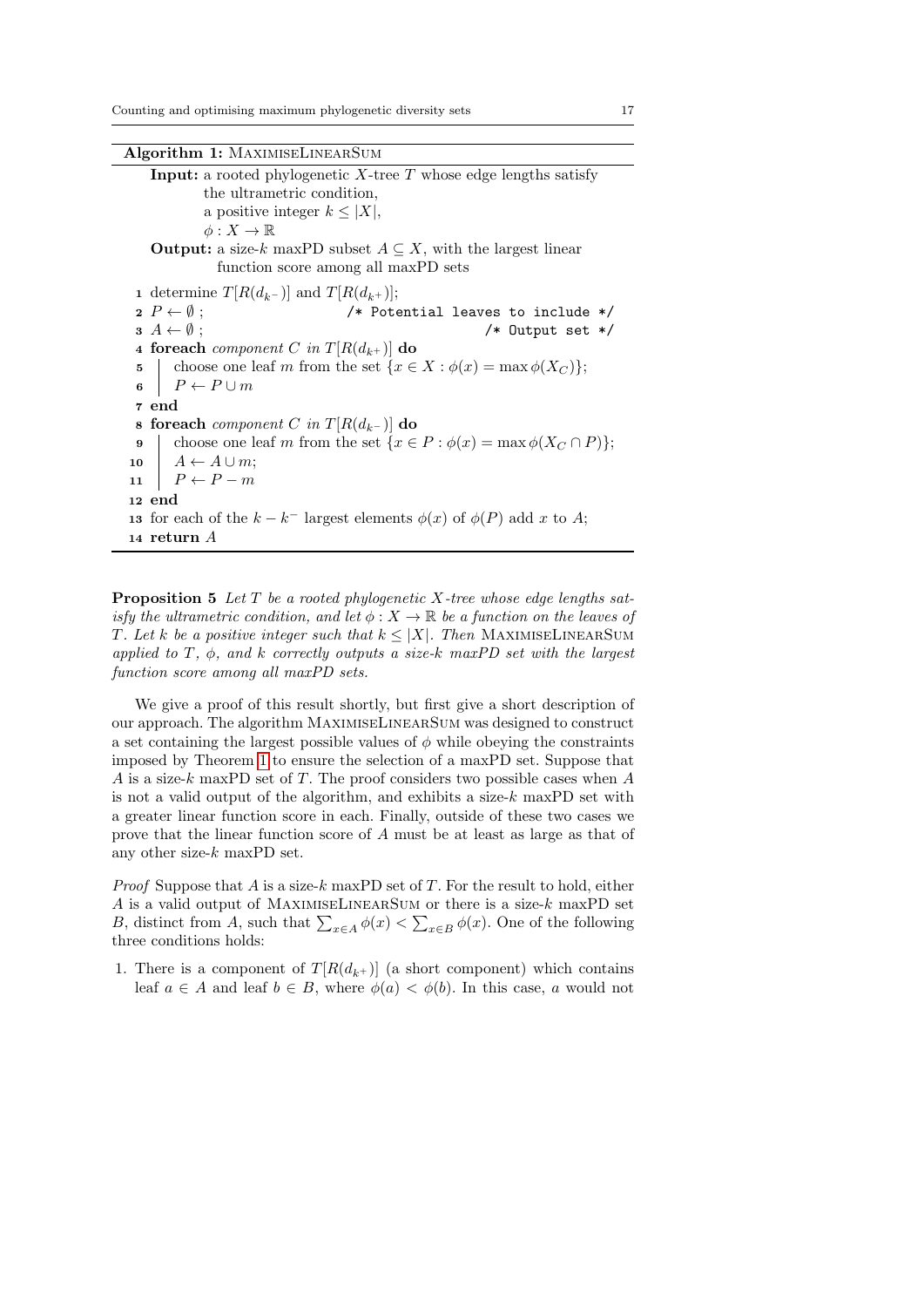be selected in Line 5 of MaximiseLinearSum, meaning A cannot be a valid output of this algorithm. However, the set  $A' = (A - a) \cup b$  is a size-k maxPD set with  $\sum_{x \in A} \phi(x) < \sum_{x \in A'} \phi(x)$ .

- 2. Condition 1 fails, and there is a component of  $T[R(d_{k-})]$  (a tall component) which contains leaves  $\{a_1, a_2, \ldots, a_s\} \subseteq A$ , and  $\{b_1, b_2, \ldots, b_t\} \subseteq B$  where, for some  $j \in \{1, 2, \ldots, t\}$ , the inequality  $\phi(b_i) > \phi(a_i)$  holds across all  $i \in \{1, 2, \ldots, s\}$ . In particular, the strictness of this inequality means that  $b_i \notin A$ . In this case, the leaf  $b_j$  would always be selected by Line 9 of MaximiseLinearSum, precluding A from being a valid output of this algorithm. Moreover, since Condition 1 fails to hold, no element of  ${a_1, a_2, \ldots, a_s}$  shares a short component with  $b_i$ . Thus  $A' = (A - a_1) \cup b_i$ is a size-k maxPD set with  $\sum_{x \in A} \phi(x) < \sum_{x \in A'} \phi(x)$ .
- 3. Conditions 1 and 2 fail. Thus, in every component of  $T[R(d_{k-})]$ , the set A contains a leaf that has the maximal  $\phi$  value for that component. Assume that  $k$  is a branching value of  $T$ . Then  $A$  is a valid output of MAXIMISE- $LINEARSUM$ , as the choice applied in Line 9 can be the one element of  $A$ from within each component. Additionally, since elements of A have the maximal  $\phi$  value in each component,  $\sum_{x \in A} \phi(x) \geq \sum_{x \in B} \phi(x)$  for any size-k maxPD set B. Thus the proposition holds when  $k$  is a branching value of T.

Now assume that k is not a branching value. Let  $\overline{A} \subseteq A$  consist of  $k^$ elements of A which have the maximal  $\phi$  value in their tall component, one from each tall component. We construct the set  $\bar{B} \subseteq B$  to include (i) elements of B that share a short component with some leaf in  $\overline{A}$ , and (ii) from tall components where no leaf in  $B$  satisfies Condition (i), one element of B in each such tall component with the largest  $\phi$  value. The set  $\bar{B}$  contains exactly one leaf from each tall component. For  $a \in \bar{A}$  and  $b \in \overline{B}$  in the same tall component,  $\phi(a) \geq \phi(b)$ . Thus

$$
\sum_{x \in \bar{A}} \phi(x) \ge \sum_{x \in \bar{B}} \phi(x). \tag{3}
$$

Let P be the set of 'potential leaves' as used in Algorithm [1.](#page-16-0) Then by our construction of  $\bar{B}$ , we have  $B - \bar{B} \subseteq P - \bar{A}$ . The set A is a valid output of MAXIMISELINEARSUM if and only if the elements of  $A-\overline{A}$  have the  $k-k^$ largest  $\phi$  values among elements of  $P - \overline{A}$ . The latter condition is equivalent to  $\sum_{x \in A - \bar{A}} \phi(x) \geq \sum_{x \in B - \bar{B}} \phi(x)$ , that is  $\sum_{x \in A} \phi(x) \geq \sum_{x \in B} \phi(x)$ .

Hence, under all three conditions, either  $A$  is a valid output of MAXIMISE-LINEARSUM or  $\sum_{x \in A} \phi(x) < \sum_{x \in B} \phi(x)$  for some size-k maxPD set B of T, as required.  $\Box$ 

**Proposition 6** Let  $T$  be a rooted phylogenetic  $X$ -tree whose edge lengths satisfy the ultrametric condition, and let  $|X| = n$ . Then MAXIMISELINEARSUM runs in time  $O(n^2)$ .

*Proof* By Theorem [2,](#page-10-0) Line 1 can be completed in  $O(n^2)$ . We show that this subroutine dominates the time taken for MaximiseLinearSum to run.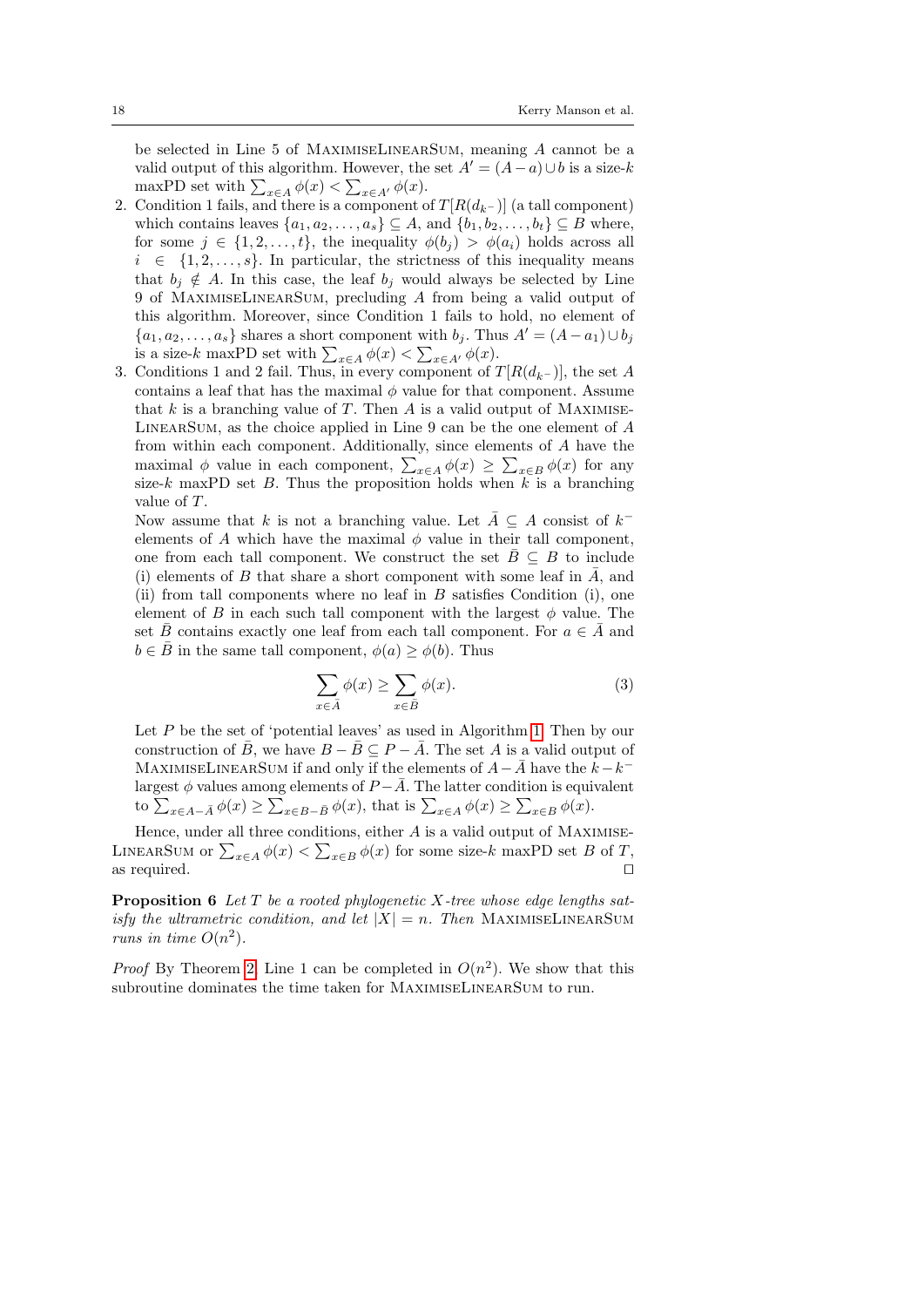Determining which vertices are in each component can be achieved by a depth-first search in linear time. Both for-loops are completed in  $O(n^2)$  time, as there are at most  $n$  components and a component contains at most  $n$ leaves. Sorting a set and returning the  $k - k^-$  largest values can be achieved in  $O(n \log n)$  time. Hence, MAXIMISELINEARSUM runs in the same order of time as determining the components of  $T[R(d_{k-})]$  and  $T[R(d_{k+})]$ .

The algorithm MaximiseLinearSum makes use of the component constraints on maxPD sets to solve this problem for rooted phylogenetic X-trees whose edge lengths satisfy the ultrametric condition. For phylogenetic trees whose edge lengths do not satisfy the ultrametric condition, the determination of appropriate connected components requires a further algorithm [\(Manson,](#page-23-9) in preparation).

We note that an alternative approach to solving this more general problem comes from the area of lexicographic multi-objective linear programming [\(Cococcioni et al., 2018,](#page-22-6) see Section 2). The optimisation can be phrased as a max-flow min-cost problem, in a similar manner to that used in [\(Bordewich](#page-22-7) [et al., 2009\)](#page-22-7). However this approach relies on first scaling every length of the phylogenetic tree by a suitably large number. Determining an appropriate value for the scaling factor can prove difficult unless the edge lengths are restricted to take only rational values. For some trees with real-valued edge lengths this step requires a pairwise comparison of the PD scores across all sets of k leaves [\(Manson,](#page-23-9) in preparation).

# <span id="page-18-0"></span>5 Maximum possible loss of PD in a tree if k species become extinct ('minPD')

In Section [3,](#page-4-0) we were interested in finding sets of  $k$  species which contained as much diversity as possible. However, it is also worth considering the dual problem: determining how must PD could be lost if k extant species were to become extinct (i.e. a 'worst case scenario' in biodiversity conservation in the face of widespread extinction pressure). More precisely, we consider the problem of determining the maximum possible PD loss if a given number species were to become extinct.

Formally, let  $T = (V, E)$  be a rooted phylogenetic X-tree and let the function  $\ell : E(T) \to \mathbb{R}^{>0}$  assign a positive real-valued length  $\ell(e)$  to each edge  $e \in E(T)$ . Suppose that each species in a subset Y of the leaf set X of T is removed from the tree. The resulting loss of PD, which we denote here as  $\Delta_{(T,\ell)}(Y)$  is given by

$$
\Delta_{(T,\ell)}(Y) = PD_{(T,\ell)}(X) - PD_{(T,\ell)}(X - Y).
$$

This is equivalent to the concept of 'exclusive molecular phylodiversity' as described in [Lewis and Lewis](#page-23-10) [\(2005\)](#page-23-10).[1](#page-18-1)

<span id="page-18-1"></span><sup>&</sup>lt;sup>1</sup> The function  $\Delta_{(T,\ell)}$  is a supermodular (and decreasing) function on the lattice of subsets of X, since  $PD$  is a submodular (and increasing) function on this same lattice [\(Steel, 2016\)](#page-23-7).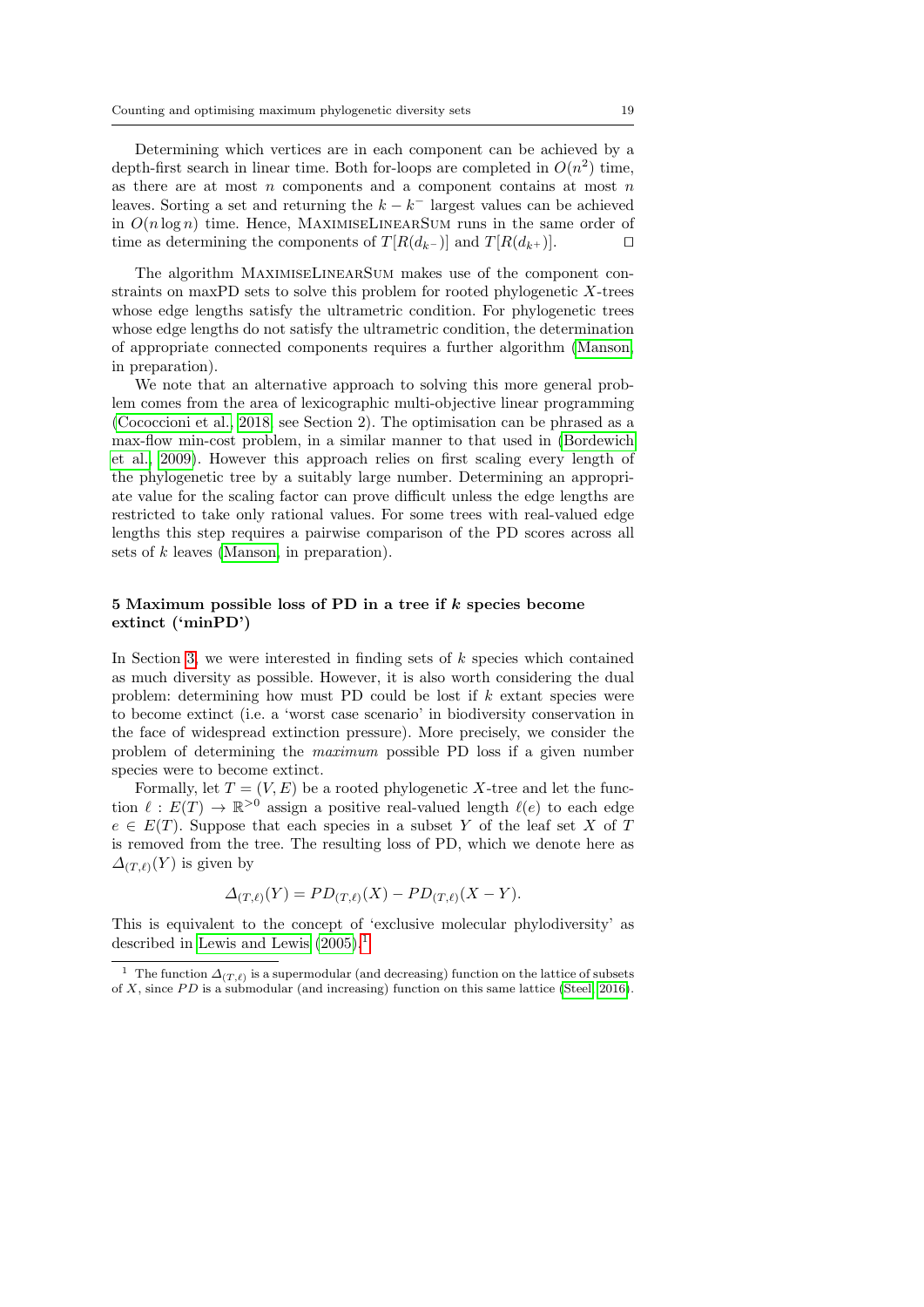Notice that finding a subset Y of X of size  $k'$  to maximise  $\Delta_{(T,\ell)}(Y)$  is equivalent to finding a subset  $W = X - Y$  of X of size  $k = |X| - k'$  to minimise  $PD_{(T,\ell)}(W)$ . Unlike the max-PD question, this minimisation question is not solved by the greedy algorithm [\(Moulton et al., 2007\)](#page-23-11). However, as discussed in Section 6 of [\(Spillner et al., 2008\)](#page-23-12), minimal PD scores can be found using dynamic programming. In particular, [\(Blum et al., 1994,](#page-22-8) Section 3.1) describe an algorithm for an equivalent problem (referred to as the i-tree problem). Here we present a detailed description of this algorithm using the terminology of phylogenetic trees.

We call a set of  $k$  leaves which has the smallest PD score across all sets of size k, a size-k minPD set. In this section, we present a polynomial-time dynamic programming approach to finding minPD scores. For simplicity, we initially restrict our attention to rooted binary phylogenetic trees; however, we show that the same idea extends to rooted phylogenetic trees for which each vertex has bounded out-degree. Note that in this section, we do not require the branch lengths to satisfy the ultrametric condition.

Given a rooted phylogenetic X-tree T, and an integer  $0 \leq k \leq |X|$ , let  $\varphi_T(k)$  be the minimum PD score across all size-k subsets of X. When  $k > |X|$ ,  $\varphi_T(k)$  is undefined, and when  $k = 0$ , we set  $\varphi_T(0) = 0$ . For the case when T is a single vertex, we define  $\varphi_T(k) = 0$ . Proposition [7](#page-19-0) gives the dynamic programming equation when T is binary.

<span id="page-19-0"></span>**Proposition 7** Let T be a rooted binary phylogenetic X-tree and let  $e_1$  and  $e_2$  be the two edges of T incident with the root. Let  $e_1$  have length  $\ell_1$  and  $e_2$ have length  $\ell_2$ . Finally, let  $T_1$  and  $T_2$  denote the (maximal) pendant subtrees formed by the deletion of  $e_1$  and  $e_2$  respectively. For all  $k \in \{1, 2, ..., |X|\},$ 

<span id="page-19-1"></span>
$$
\varphi_T(k) = \min_{\substack{k_1, k_2 \ge 0, \\ k_1 + k_2 = k}} \{ \varphi_{T_1}(k_1) + \varphi_{T_2}(k_2) + \ell_1 \cdot \mathbb{I}_{k_1 > 0} + \ell_2 \cdot \mathbb{I}_{k_2 > 0} \},\tag{4}
$$

where  $\mathbb{I}_{k_i>0}$  takes the value 1 if  $k_j>0$ ; otherwise,  $\mathbb{I}_{k_i>0}=0$ .

*Proof* We proceed by induction on the number of vertices in  $T$ . For the base case, take the tree  $T$  consisting of a single vertex. Since  $T$  has no edges, it has a PD score of 0, which corresponds to  $\varphi_T(k)$  for all  $k > 0$  by definition.

Suppose that Eqn. [\(4\)](#page-19-1) fails to give the minimum PD score for some rooted binary phylogenetic X-tree T. We write  $\varphi_i$  as shorthand for  $\varphi_{T_i}$  for  $i = 1, 2$ . Furthermore, suppose that  $\varphi_i(k')$  equals the size- $k'$  minPD score in  $T_i$  for all  $k' \leq k$  and  $i \in \{1, 2\}$ . Since Eqn. [4](#page-19-1) fails, there must be a set of k leaves of T which has a lower PD score than any value in the set

$$
\{\varphi_1(k_1) + \varphi_2(k_2) + \ell_1 \cdot \mathbb{I}_{k_1>0} + \ell_2 \cdot \mathbb{I}_{k_2>0} : k_1, k_2 \ge 0, k_1 + k_2 = k\}.
$$

Let A be such a set of k leaves of T, with  $k_1$  leaves in  $T_1$  and  $k_2$  leaves in  $T_2$ .

If  $k_2 = 0$ , then  $PD_T(A) = \ell_1 + PD_{T_1}(A) \geq \ell_1 + \varphi_i(k_1)$  by the inductive assumption. Thus the PD score of A is not lower than the calculated minimum; hence,  $k_2 \neq 0$ . Similarly,  $k_1 \neq 0$ . Consequently,

$$
PD_T(A) = \ell_1 + \ell_2 + PD_{T_1}(A \cap T_1) + PD_{T_2}(A \cap T_2).
$$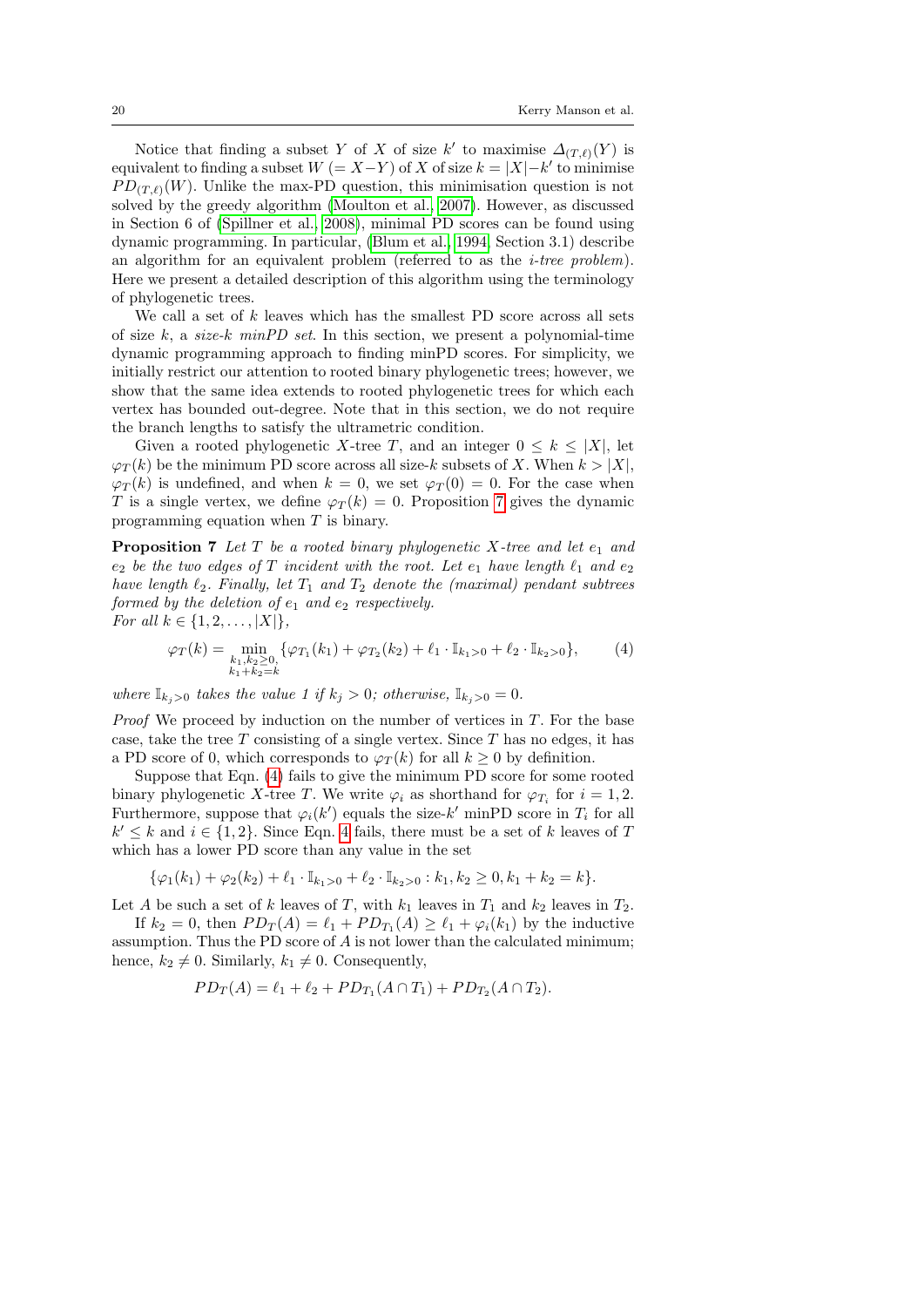For A to have a PD score lower than  $\varphi_T(k)$ , we must have

$$
PD_{T_1}(A \cap T_1) + PD_{T_2}(A \cap T_2) < \varphi_1(k_1) + \varphi_2(k_2).
$$

This implies that either  $PD_{T_1}(A \cap T_1) < \varphi_1(k_1)$  or  $PD_{T_2}(A \cap T_2) < \varphi_2(k_2)$ , contradicting our inductive assumption. Therefore, no such set A exists, and  $\varphi_T(k)$  calculates a minPD score of size k in T.

We now present an algorithm which utilises Proposition [7](#page-19-0) to calculate a minPD score for a rooted binary phylogenetic X-tree  $T = (V, E)$ . For a vertex  $v \in V(T)$ , we use the notation  $\varphi_v(k)$  in place of  $\varphi_{T_v}(k)$ , where  $T_v$  is the pendant subtree of T for which vertex v has in-degree 0. Additionally,  $\varphi_o(k) = \varphi_T(k)$ . Note that the root vertex  $\rho$  of T will always appear last in the ordered list L defined in the algorithm. For a positive integer i, let  $L[i]$  denote the *i*th entry in list L.

### Algorithm 2: MinPDScore

**Input**: a rooted binary phylogenetic X-tree  $T = (V, E)$ , with root  $\rho$ . an integer  $0 \leq k \leq |X|$ . **Output:** a real number  $\varphi_T(k)$ <sup>1</sup> foreach x ∈ X do  $2 | \varphi_x(0) \leftarrow 0;$  $\mathbf{3} \mid \varphi_x(1) \leftarrow 0$ 4 end 5 L ← ordered list of vertices in  $V(T) - X$  such that if u is a descendant of  $v$ , then  $u$  appears before  $v$ ;  $\mathbf{6}$   $i \leftarrow 1$ ;  $\tau j \leftarrow 0;$ 8 while  $i < |V(T) - X|$  do 9 foreach  $0 \leq j \leq k$  do 10 | calculate  $\varphi_{L[i]}(j)$  according to Eqn. [\(4\)](#page-19-1) in Proposition [7;](#page-19-0) 11 end 12  $i \leftarrow i + 1$ ; 13 end 14 return  $\varphi_{\rho}(k)$ 

The algorithm MinPDScore computes the minimum PD score for a rooted binary phylogenetic tree  $T$  when selecting  $k$  of its leaves. This dynamic programming approach calculates the minPD score for pendant subtrees of  $T$ , which are then combined to calculate the minPD score for  $T$  as a whole. Additionally, by tracking the indicator function values as we go, a corresponding size-k minPD set can be determined.

**Proposition 8** Let  $T = (V, E)$  be a rooted binary phylogenetic X-tree, and let  $0 \leq k \leq n$ , where  $n = |X|$ . The algorithm MINPDSCORE applied to T and k calculates the minimum PD score for a size-k set of leaves of  $T$  in time  $O(n^4)$ .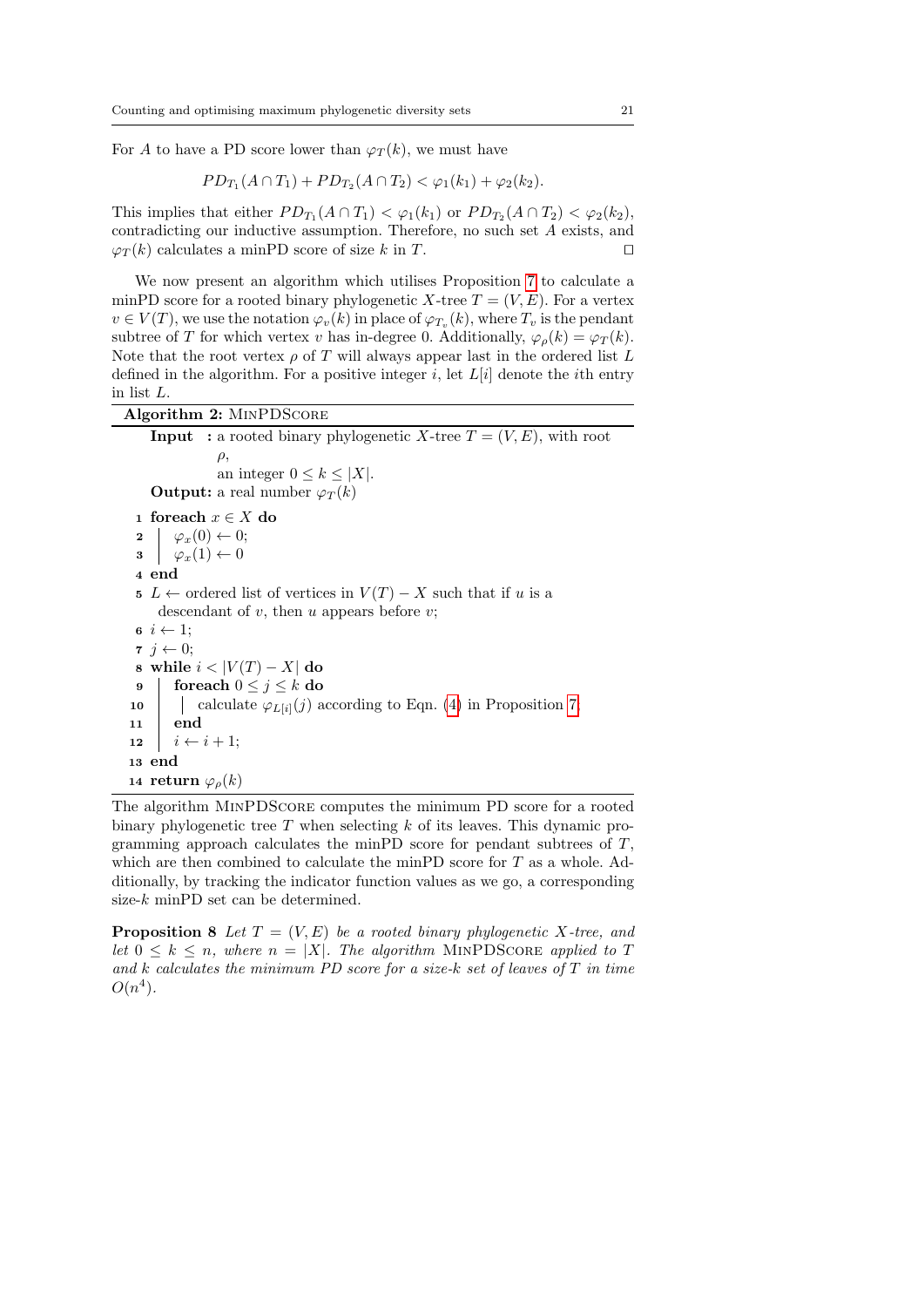*Proof* Let  $|X| = n$ . The ordering of vertices on Line 5 can be completed in  $O(|V(T) - X| + |E(T)|) = O(n)$  [\(Kahn, 1962\)](#page-23-13). The "while" loop from Lines 8 to 13 has order  $O(n) \cdot O(n) \cdot O(n^2) = O(n^4)$ , since  $|V(T) - X| = n - 1$ , and  $k \leq n$ , and we are comparing  $k + 1$  values in Eqn. [\(4\)](#page-19-1).

### 5.1 minPD scores for non-binary rooted phylogenetic trees

The algorithm MINPDSCORE can be adapted for a non-binary rooted phylogenetic tree with bounded out-degree. Specifically, Line 10 of the algorithm is adjusted, and an upper bound on the out-degree of every vertex is required to ensure that the modified algorithm runs in polynomial time.

Let  $\{e_1, e_2, \ldots, e_t\}$  denote the set of edges incident with the root of T, and let  $T_i$  denote the subtree of T descending from  $e_i$ . Set  $\ell_i = \ell(e_i)$  for  $i \in \{1, 2, ..., t\}$ , and let

$$
K(k,t) = \left\{ \mathbf{k} = (k_1, ..., k_t) : k_i \ge 0 \text{ for all } i \text{ and } \sum_{i=1}^t k_i = k \right\}.
$$

Then, in place of Eqn.  $(4)$ , we use Eqn.  $(5)$  which applies the same notation as Proposition [7.](#page-19-0)

<span id="page-21-0"></span>
$$
\varphi_T(k) = \min_{\mathbf{k} \in K(k,t)} \left\{ \sum_{i=1}^t \left( \varphi_i(k_i) + \ell_i \cdot \mathbb{I}_{k_i > 0} \right) \right\} \tag{5}
$$

### 6 Concluding Remarks

Phylogenetic diversity provides a formal way to quantify recent (and possible future) biodiversity loss, resulting from the current high rate of species extinction. For example, PD has become an integral part of the Zoological Society of London's 'EDGE of Existence' programme for monitoring biodiversity risk [\(Isaac et al., 2007\)](#page-22-5). PD is more nuanced than simply counting species extinctions, since PD explicitly incorporates the evolutionary relationships among species, and thus provides a proxy for measuring the richness of features that make species unique [\(Faith, 1992;](#page-22-2) [Wicke et al., 2021\)](#page-23-14).

In this paper, we have investigated new combinatorial questions concerning PD that arise in its application to large data-sets. In particular, we have described a precise way to count the number of maxPD sets of given size on a given tree (in the usual ultrametric setting) and derived some bounds on the growth rate for these numbers. We have also described further mathematical results that establish polynomial-time algorithms to (i) optimise a linear function (across the species at the tips of the tree) over all maxPD sets and (ii) determine the greatest possible loss of PD on a tree if k species were to become extinct (this last question amounts to determining minPD sets of given size).

Our results suggest a number of questions. In future work, we hope to characterise the tree shapes that have the largest number of maxPD sets (of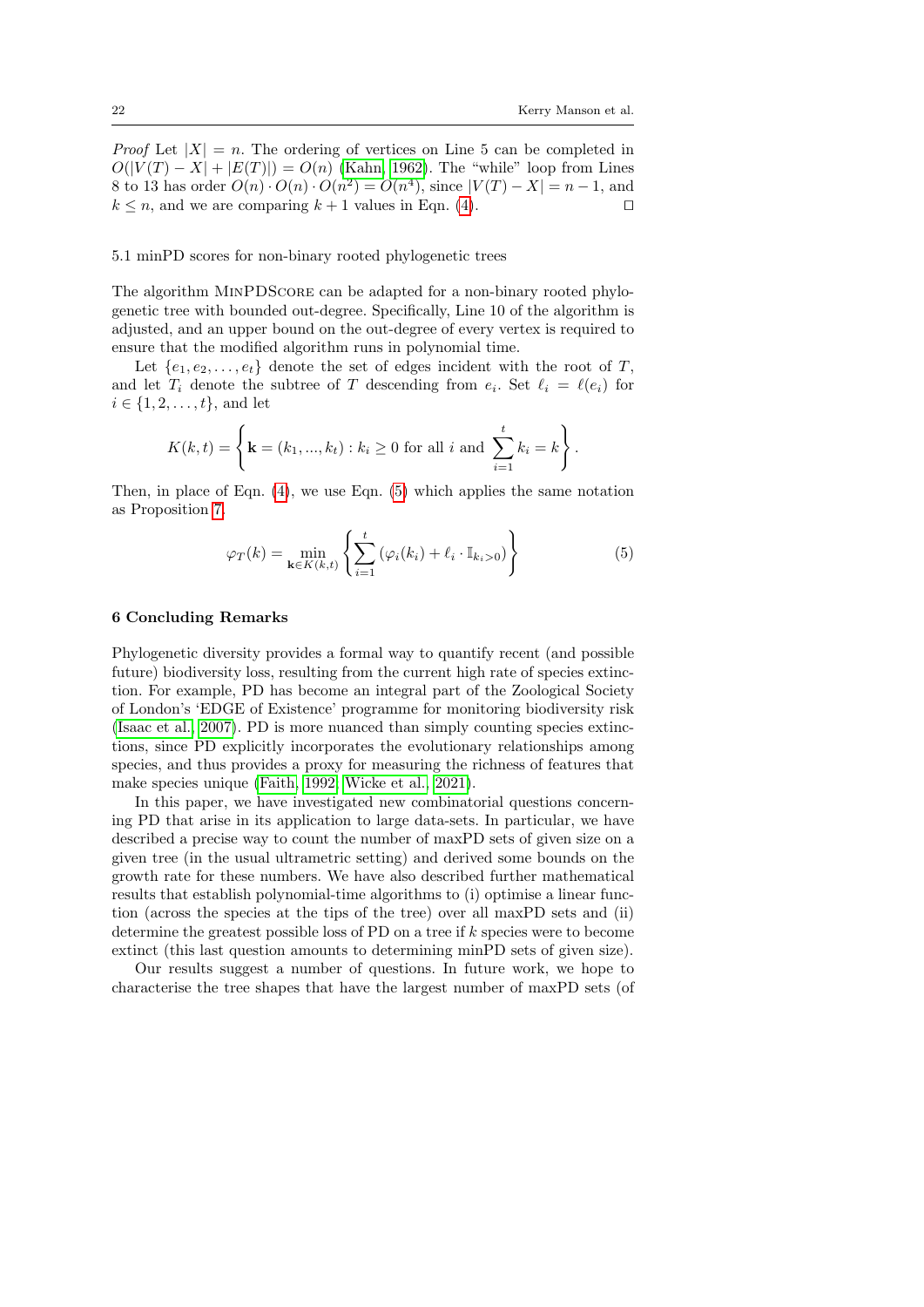any given size). A further question is to count the number of minPD sets in the binary ultrametric setting. For caterpillars on  $n$  leaves (and ultrametric edge lengths), the number of size-k minPD sets is 1 unless  $k = 1$ , in which case there are  $n$  min PD sets. To see this, observe that a size- $k$  minPD set in a caterpillar is the one that contains the  $k$  leaves with the shortest pendant edges (removing any of these leaves to replace it with one of the  $n-k$  unchosen leaves would necessarily add more to the PD score than what was lost by not counting the removed pendant edge). A related question is to categorise the trees which have a unique minPD set.

### 7 Acknowledgements

The authors were supported by the New Zealand Marsden Fund (MFP-UOC2005). We thank the referees for helpful suggestions and for alerting us to some relevant previous papers. We also thank Arne Mooers for some helpful comments and suggestions.

# References

- <span id="page-22-8"></span>Blum, A., Chalasani, P., Coppersmith, D., Pulleyblank, B., Raghavan, P., Sudan, M., 1994. The minimum latency problem, in: Proceedings of the twenty-sixth annual ACM symposium on Theory of computing, pp. 163– 171.
- <span id="page-22-7"></span>Bordewich, M., Semple, C., Spillner, A., 2009. Optimizing phylogenetic diversity across two trees. Applied mathematics letters 22, 638–641.
- <span id="page-22-4"></span>Cadotte, M.W., Tucker, C.M., 2018. Difficult decisions: Strategies for conservation prioritization when taxonomic, phylogenetic and functional diversity are not spatially congruent. Biological Conservation 225, 128–133.
- <span id="page-22-6"></span>Cococcioni, M., Pappalardo, M., Sergeyev, Y.D., 2018. Lexicographic multiobjective linear programming using grossone methodology: Theory and algorithm. Applied Mathematics and Computation 318, 298–311.
- <span id="page-22-1"></span>Davis, M., Faurby, S., Svenning, J.C., 2018. Mammal diversity will take millions of years to recover from the current biodiversity crisis. Proceedings of the National Academy of Sciences USA 115, 11262–11267.
- <span id="page-22-2"></span>Faith, D.P., 1992. Conservation evaluation and phylogenetic diversity. Biological Conservation 61, 1–10.
- <span id="page-22-3"></span>Felsenstein, J., 2004. Inferring Phylogenies. Sinauer Associates, Sunderland, MA.
- <span id="page-22-5"></span>Isaac, N.J., Turvey, S.T., Collen, B., Waterman, C., Baillie, J.E., 2007. Mammals on the edge: conservation priorities based on threat and phylogeny. PloS one 2, e296.
- <span id="page-22-0"></span>Jetz, W., Thomas, G., Joy, J., Redding, D., Hartmann, K., Mooers, A., 2014. Global distribution and conservation of evolutionary distinctness in birds. Current Biology 24, 919–930.